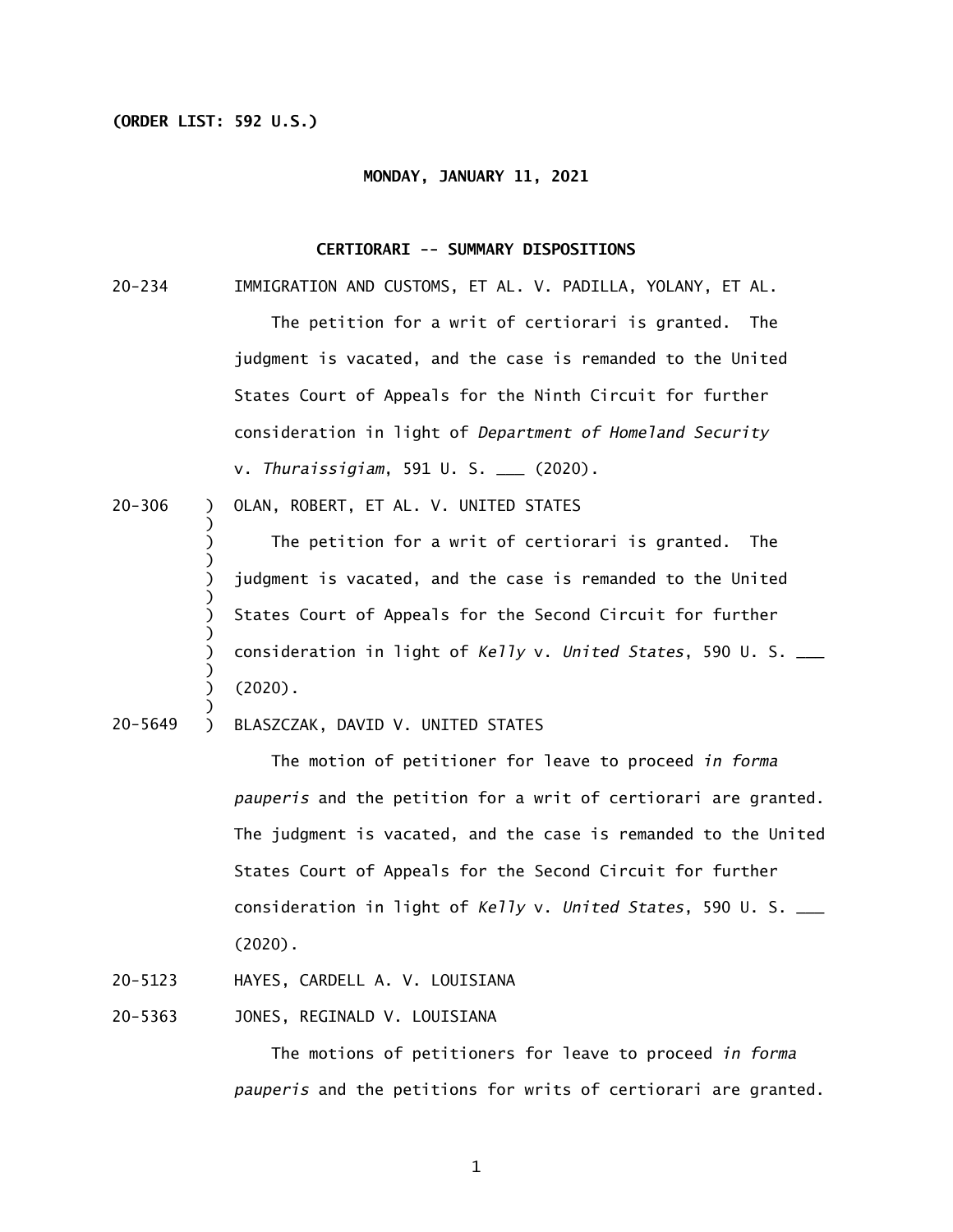consideration in light of *Ramos* v. *Louisiana*, 590 U. S. \_\_\_ The judgments are vacated, and the cases are remanded to the Court of Appeal of Louisiana, Fourth Circuit for further (2020).

#### **ORDERS IN PENDING CASES**

20A97 VINKOV, SERGEI V. USDC CD CA

> The application for stay addressed to Justice Thomas and referred to the Court is denied.

20M46 STEWART, CHARLIE L. V. LUMPKIN, DIR., TX DCJ, ET AL.

> The motion to direct the Clerk to file a petition for a writ of certiorari out of time is denied.

- UNITED STATES V. ARTHREX, INC., ET AL. 19-1434 ) )
- ) ) ) UNITED STATES V. ARTHREX, INC., ET AL.<br>)<br>) SMITH & NEPHEW, INC., ET AL. V. ARTHREX, INC.,<br>)<br>) ARTHREX, INC. V. SMITH & NEPHEW, INC., ET AL. 19-1452 SMITH & NEPHEW, INC., ET AL. V. ARTHREX, INC., ET AL.
- 19-1458

 The motion of the Acting Solicitor General for divided argument is granted.

- ) ) CARR, WILLIE E., ET AL. V. SAUL, ANDREW M. 19-1442
- 20-105 ) DAVIS, JOHN J., ET AL. V. SAUL, ANDREW M.

The motions of petitioners to dispense with printing the joint appendix is granted.

- 20-37 ) AZAR, SEC. OF H&HS, ET AL. V. GRESHAM, CHARLES, ET AL.
- 20-38 ) ARKANSAS V. GRESHAM, CHARLES, ET AL.

)

 The motion of the Acting Solicitor General to dispense with printing the joint appendix is granted.

 $20 - 402$ 20-402 RICHARDSON, CHAD, ET UX. V. OMAHA SCHOOL DISTRICT

> The Acting Solicitor General is invited to file a brief in this case expressing the views of the United States.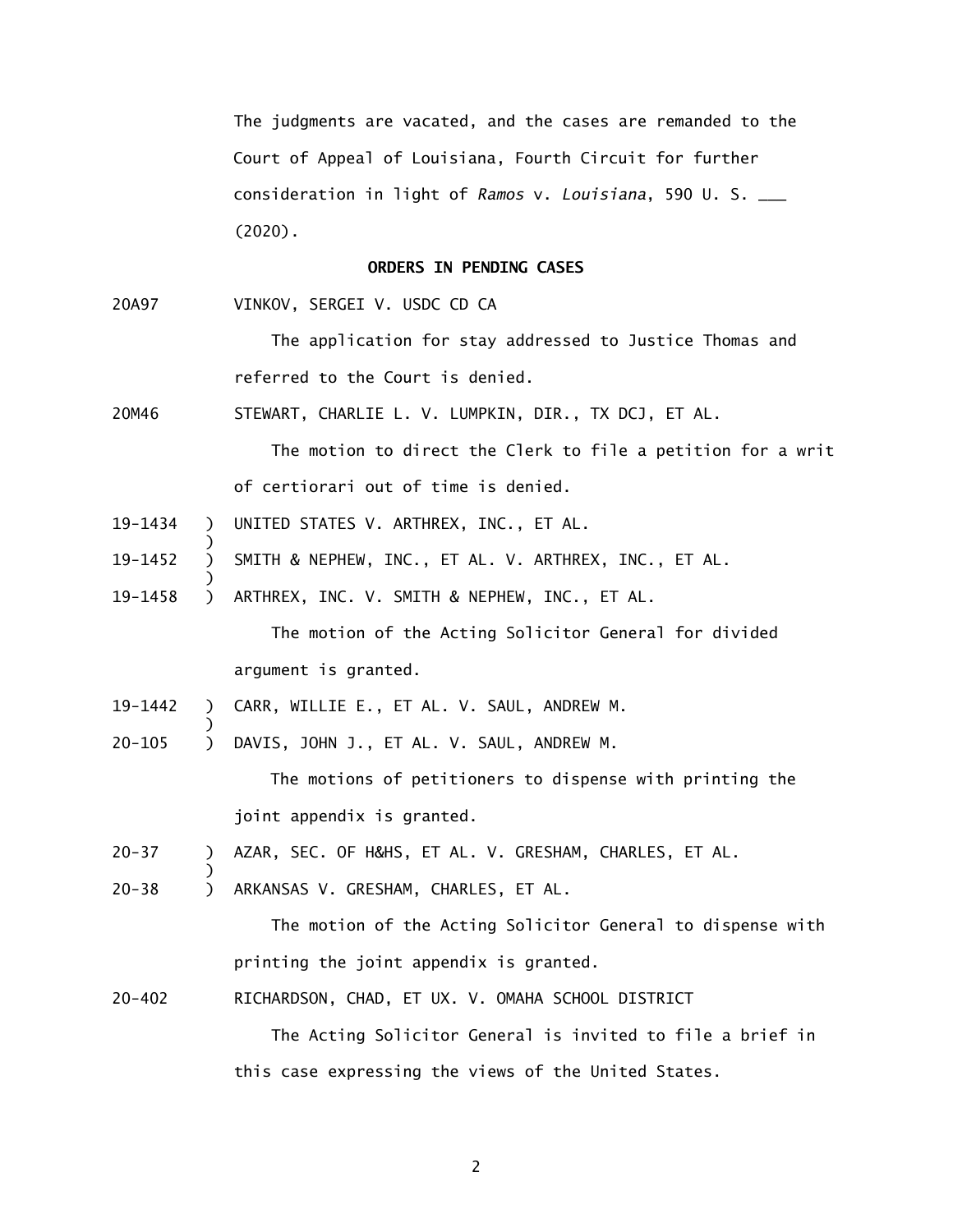$20 - 512$ ) NCAA V. ALSTON, SHAWNE, ET AL.

)

- $20 520$ ) AM. ATHLETIC CONFERENCE, ET AL. V. ALSTON, SHAWNE, ET AL. The motion of petitioners to dispense with printing the joint appendix is granted.
- $20 639$ CALVARY CHAPEL DAYTON VALLEY V. SISOLAK, GOV. OF NV, ET AL.

 The respondents are directed to file a response to the petition on or before noon, Tuesday, January 19, 2021. Petitioner may file a reply brief on or before noon, Thursday, January 21, 2021.

- $20 799$ WOOD, L. LIN V. RAFFENSPERGER, BRAD, ET AL.
- $20 809$ WARD, KELLI V. JACKSON, CONSTANCE, ET AL.
- $20 810$ KELLY, MIKE, ET AL. V. PENNSYLVANIA, ET AL.
- $20 815$ KING, TIMOTHY, ET AL. V. WHITMER, GOV. OF MI, ET AL.

 The motions of petitioners to expedite consideration of the petitions for writs of certiorari are denied.

 $20 - 816$ IN RE CORECO J. PEARSON, ET AL.

> The motion of petitioners to expedite consideration of the petition for a writ of mandamus is denied.

- 20-845 DONALD J. TRUMP FOR PRESIDENT V. BOOCKVAR, SEC. OF PA, ET AL.
- $20 882$ TRUMP, DONALD J., ET AL. V. BIDEN, JOSEPH R., ET AL.

 $20 - 883$ TRUMP, DONALD J. V. WI ELECTIONS COMMISSION, ET AL.

> The motions of petitioners to expedite consideration of the petitions for writs of certiorari are denied.

- 20-5566 WILSON, JOHN J. V. FLORIDA, ET AL.
- 20-5638 CATERBONE, STANLEY J. V. LANCASTER COUNTY PRISON, ET AL.
- 20-5659 ROBLES, GABRIEL M. V. WILKIE, SEC. OF VA

 The motions of petitioners for reconsideration of orders denying leave to proceed *in forma pauperis* are denied.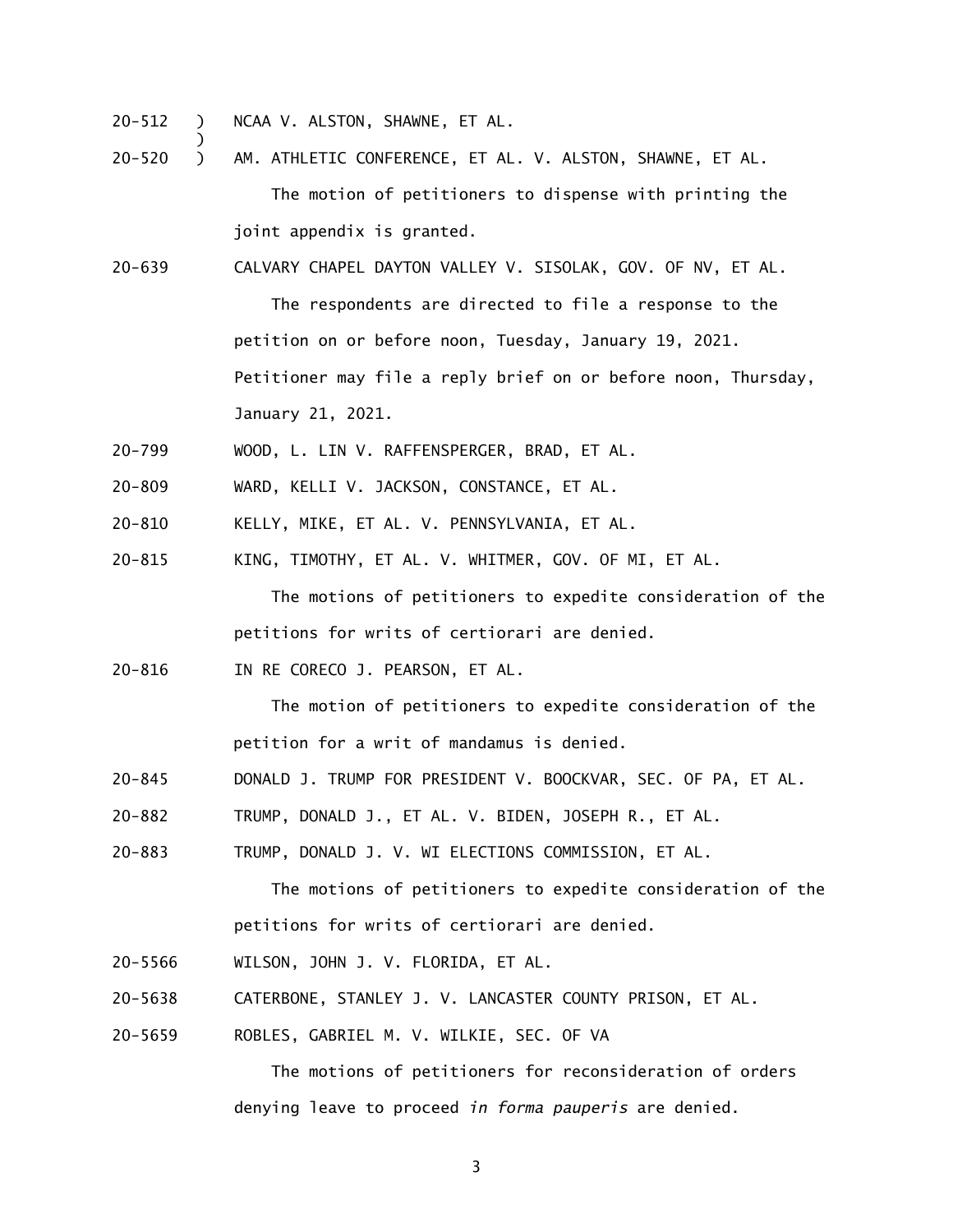- 20-6093 ABUTALEB, HANY S. V. ABUTALEB, MONA M.
- 20-6152 LUQUIN-CORONEL, REYNA E. V. ROSEN, ACTING ATT'Y GEN.
- 20-6234 MOYNIHAN, KAREN V. WEST CHESTER AREA SCHOOL DIST.
- 20-6283 BROWNLEE, ROBERT V. CAPOZZA, SUPT., FAYETTE

 The motions of petitioners for leave to proceed *in forma pauperis* are denied. Petitioners are allowed until February 1, 2021, within which to pay the docketing fees required by Rule 38(a).

## **CERTIORARI DENIED**

- 19-1143 FMC CORPORATION V. SHOSHONE-BANNOCK TRIBES
- 19-1363 ROBLES, CARLOS E. V. ROSEN, ACTING ATT'Y GEN.
- 19-1441 AUSTIN, TX V. PAXTON, ATT'Y GEN. OF TX, ET AL.
- 19-1476 VANTAGE ENERGY SERVICES, ET AL. V. EEOC
- 19-8650 CAMPBELL, SEBASTIAN A. V. MARYLAND
- 19-8661 SANTOS, JUSTO J. V. UNITED STATES
- 19-8668 WHITESIDE, LEMUEL V. ARKANSAS
- 19-8799 JOHNMAN, JAMES V. UNITED STATES
- 19-8838 MEDINA, MAGDALENO V. UNITED STATES
- 19-8898 EFTHIMIATOS, ANGELO P. V. UNITED STATES
- $20 47$ LEBAMOFF ENTERPRISES, ET AL. V. WHITMER, GRETCHEN, ET AL.
- $20 132$ MOODSTERS CO. V. WALT DISNEY CO., ET AL.
- $20 139$ IWAI, BRYANT K. V. UNITED STATES
- $20 150$ THERMOLIFE INTERNATIONAL LLC V. IANCU, ANDREI
- $20 202$ MASSIE, ROBERT V. MENA, BASILEA
- $20 216$ 20-216 BOSE, PRIANKA V. BEA, ROBERTO, ET AL.
- $20 217$ 20-217 BALTER, RICHARD V. UNITED STATES
- $20 239$ 20-239 SOLORZANO-GUERRERO, JUAN C. V. ROSEN, ACTING ATT'Y GEN.
- 20-244 FAYED, JAMES M. V. CALIFORNIA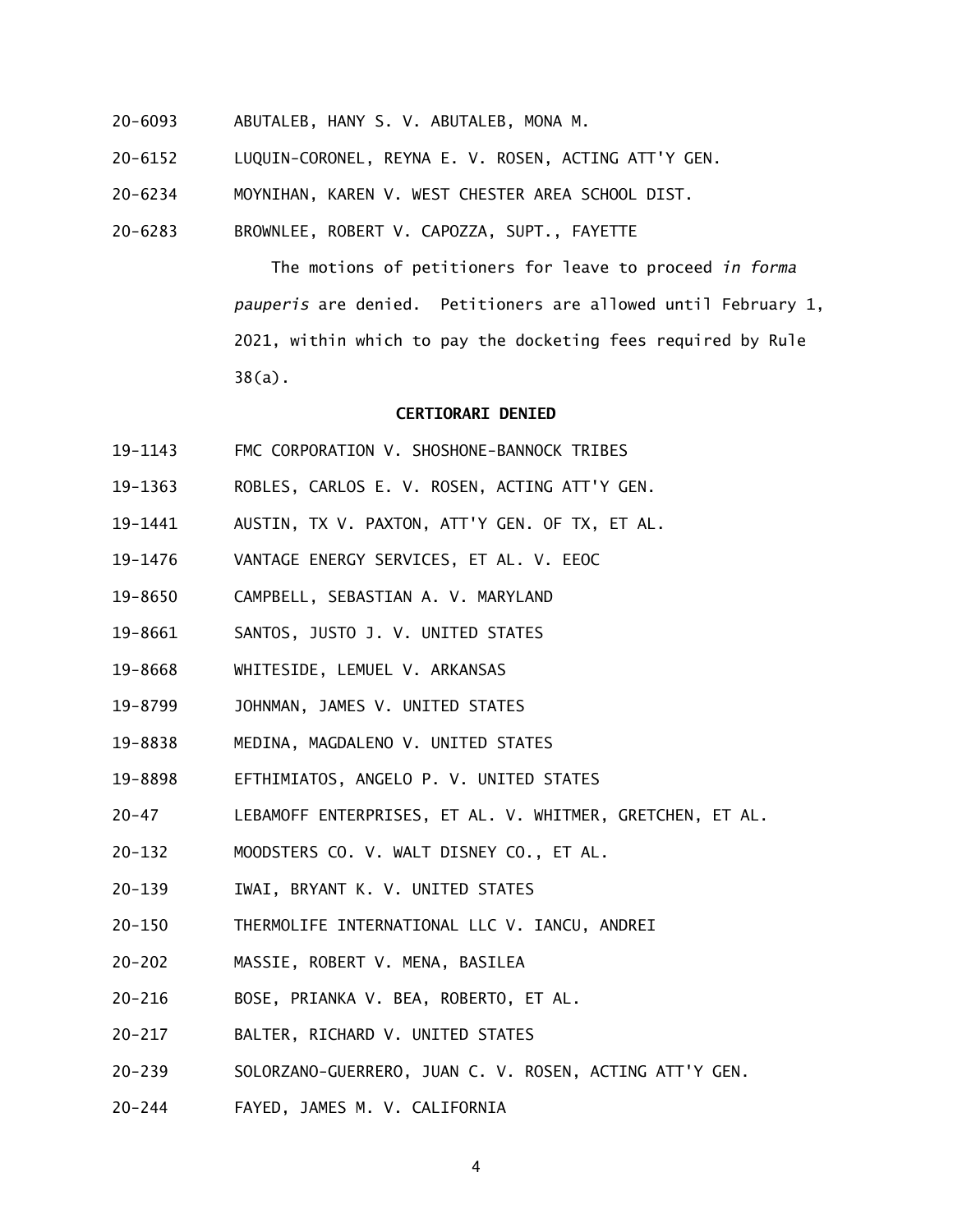- $20 250$ 20-250 POOLE, MARK A. V. FLORIDA
- $20 256$ 20-256 JORDAN, ZAVIAN M. V. UNITED STATES
- $20 272$ 20-272 MARYLAND, ET AL. V. ROGERS, JIMMIE
- $20 293$ BRISTOL-MYERS SQUIBB CO., ET AL. V. NEW MEXICO, EX REL. BALDERAS
- $20 301$ 20-301 HENNIS, TIMOTHY B. V. UNITED STATES
- $20 304$ WORLD PROGRAMMING LTD. V. SAS INSTITUTE, INC.
- $20 332$ 20-332 HURCHALLA, MAGGY V. LAKE POINT PHASE I, LLC, ET AL.
- $20 333$ BOZEMAN FIN. LLC V. FED. RESERVE BANK OF ATL, ET AL.
- $20 351$ CAREY, NORRIS P. V. THROWE, JOANNE, ET AL.
- $20 360$ SHINN, DIR., AZ DOC, ET AL. V. JENSEN, SHAWN, ET AL.
- $20 361$ COURTNEY, JAMES, ET AL. V. DANNER, DAVID, ET AL.
- $20 365$ JACK DANIEL'S PROPERTIES, INC. V. VIP PRODUCTS LLC
- $20 370$ 20-370 BUGARENKO, KONSTANTIN V. ROSEN, ACTING ATT'Y GEN.
- $20 378$ 20-378 NORTH CYPRESS MEDICAL, ET AL. V. CIGNA HEALTHCARE, ET AL.
- $20 407$ MASSENBURG, NANCY V. ITS, INC., ET AL.
- $20 410$ NTCH, INC. V. FCC, ET AL.
- $20 423$ GARROTT, LaQUANDA G. V. UNITED STATES
- $20 426$ 20-426 HUNTRESS, WILLIAM L., ET AL. V. UNITED STATES
- $20 441$ MINNESOTA SANDS, LLC V. CTY. OF WINONA, MN
- $20 456$ 20-456 ELDER, MICHAEL V. UNITED STATES
- $20 457$ MARKETGRAPHICS, INC V. BERGE, DAVID P.
- $20 464$ 20-464 ROSEMOND, JAMES J. V. UNITED STATES
- $20 471$ Y. W. V. AUFIERO, PATRICIA, ET AL.
- $20 488$ BHARGAVA, SANGEETA V. MORTGAGE ELEC. SYS.
- $20 490$ 20-490 FREEMAN, DAMIEN V. WAINWRIGHT, WARDEN
- $20 491$ HERNANDEZ, SANDY P. V. TEXAS
- $20 495$ STANLEY, CHAREE V. EXPRESSJET AIRLINES, INC.
- 20-496 WEINBERG, LYNN V. BORT, DEBORAH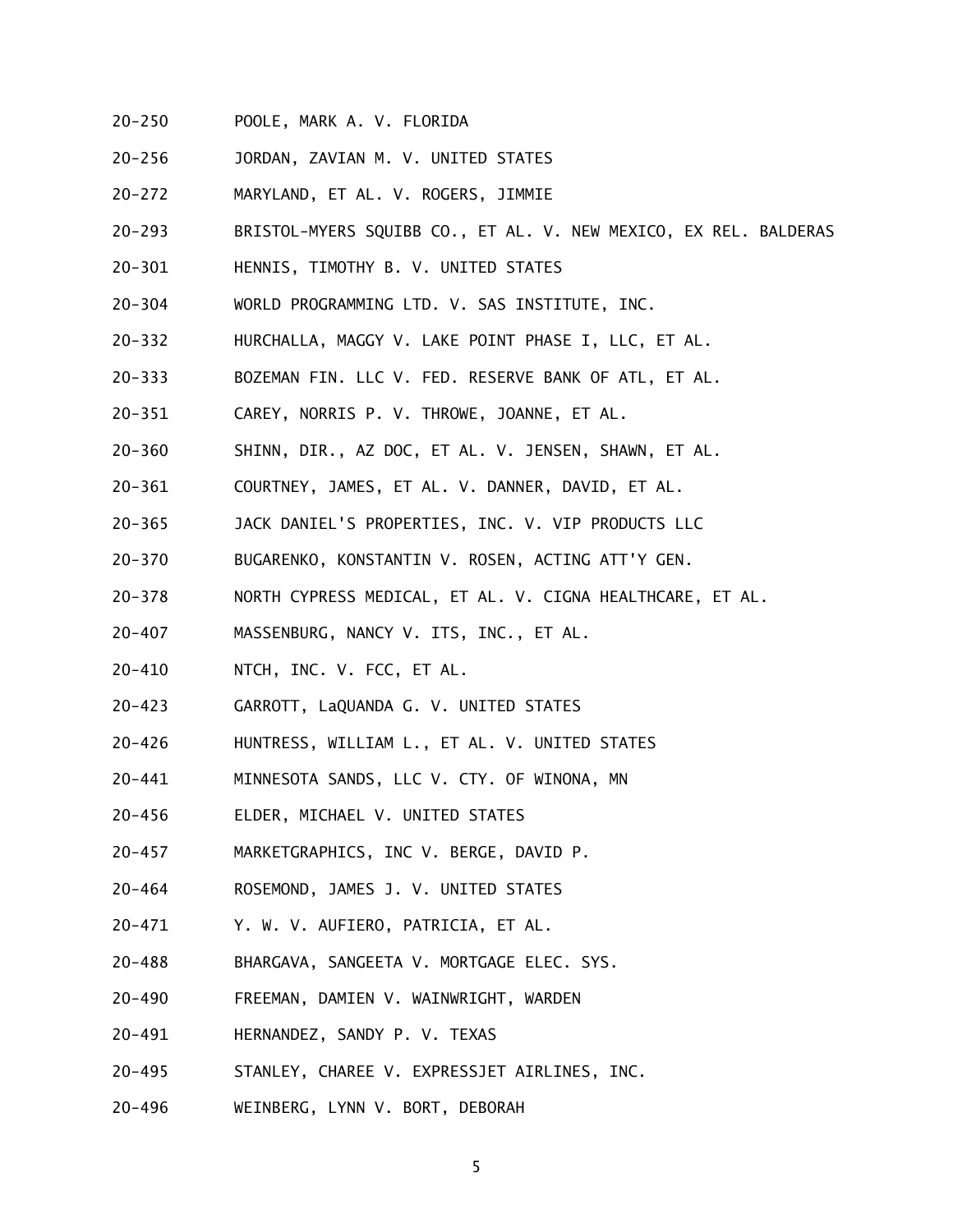- $20 498$ GARCIA, SONIA, ET VIR V. BLEVINS, WESLEY, ET AL.
- $20 502$ 20-502 MASCARA, KEN, ET AL. V. BRYANT, VIOLA
- $20 503$ KURBANOV, TOFIG V. UMG RECORDINGS, INC., ET AL.
- $20 506$ VINKOV, SERGEI V. SMITH, MARK, ET AL.
- $20 509$ 20-509 MONALIM, JONNAVEN JO, ET UX. V. HAWAIIUSA FEDERAL CREDIT UNION
- $20 511$ GEORGE, CHRIS V. VIRGIN ISLANDS
- $20 515$ PHILADELPHIA INDEMNITY INSURANCE V. GATEWAY HOSPITALITY, ET AL.
- $20 516$ McCOY, D'ANN S. V. OUEDRAOGO, BOUREIMA
- $20 522$ 20-522 PORTER, XAVIER D. V. UNITED STATES
- $20 530$ 20-530 BURBANK, HAROLD H. V. CHIEF DISCIPLINARY COUNSEL
- $20 532$ 20-532 HUANG, XIAOHUA V. HUAWEI TECHNOLOGY CO.
- $20 538$ RENTBERRY, INC., ET AL. V. SEATTLE, WA
- $20 540$ HEGLAND, DAVID, ET AL. V. HANNA, NICOLA T.
- $20 541$ MACDONALD, JAMES V. KEMPINSKY, LOUIS E., ET AL.
- $20 545$ 20-545 TERRELL, BARBARA D. V. RENNER, JOHN L.
- $20 556$ SPECIAL SERVICES BUREAU, INC. V. CIRCUIT COURT OF WV
- $20 557$ AGUIRRE-CHAVEZ, ENRIQUE V. ROSEN, ACTING ATT'Y GEN.
- $20 560$ SULLIVAN, BRIAN, ET AL. V. NASSAU CTY. INTERIM FIN., ET AL.
- $20 562$ YEARWOOD, JOHN, ET AL. V. DEPT. OF INTERIOR, ET AL.
- $20 571$ WEISSHAUS, YOEL V. PORT AUTH. OF NY AND NJ
- $20 582$ KIFAYATUTHELEZI, SHADRECK V. SC DOC, ET AL.
- $20 583$ 20-583 DAILEY, MITZI E. V. ATT'Y GRIEVANCE COMM'N OF MD
- $20 588$ WAINWRIGHT, WARDEN V. SEXTON, JASON S.
- $20 590$ PANKOE, RYAN V. PANKOE, LAURA
- $20 592$ 20-592 HALLMARK CARE SERV., ET AL. V. SUPERIOR COURT OF WA, ET AL.
- $20 593$ 20-593 HALLMARK CARE SERV., ET AL. V. SUPERIOR COURT OF WA, ET AL.
- $20 594$ BERRY, RICHARD S. V. STATE BAR OF AZ
- $20 596$ SCOTT, LEROY E. V. ST. PETERSBURG, FL, ET AL.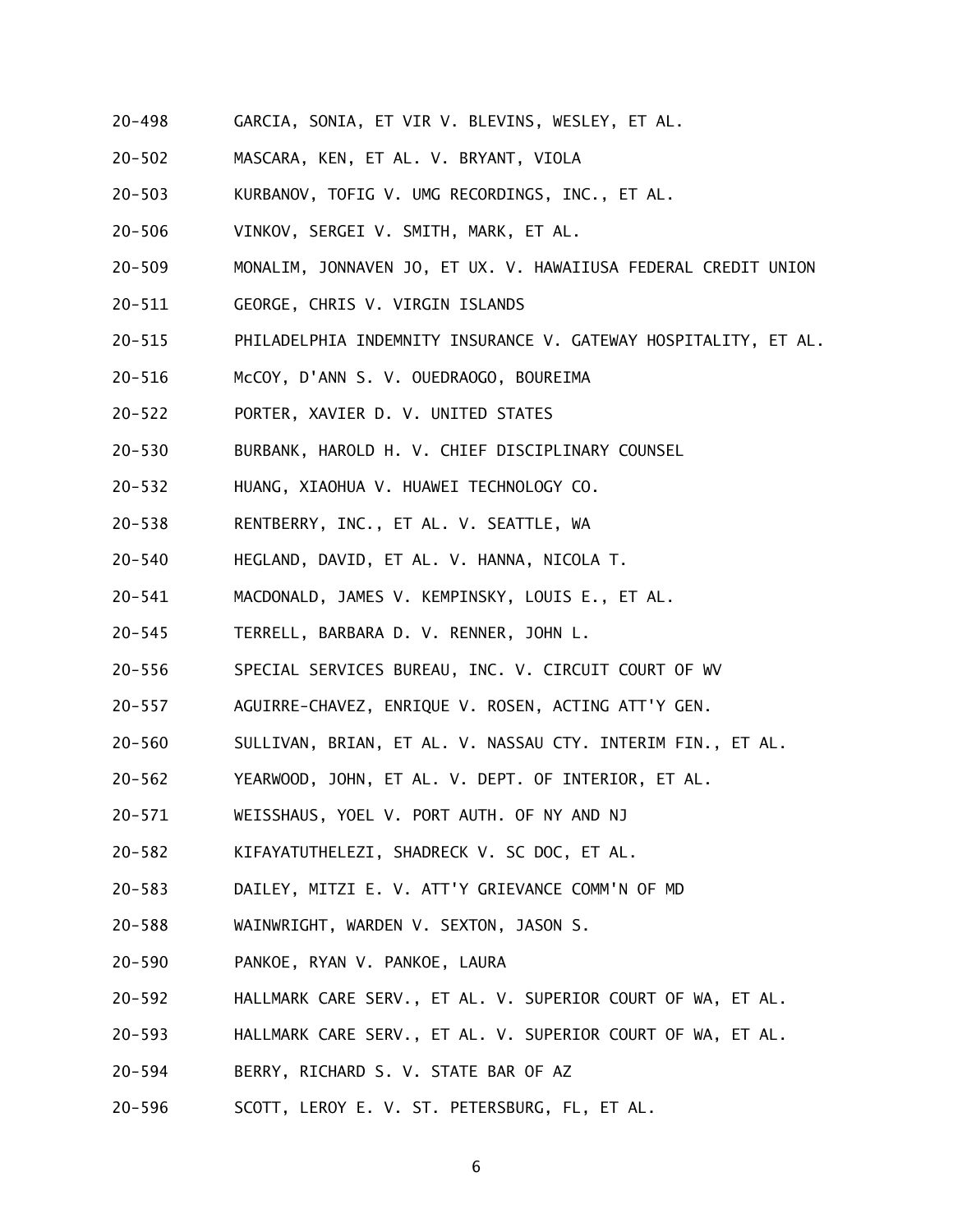- $20 597$ JEFFERY, WISDOM V. BROOKS, WARDEN
- $20 598$ KRATZ, JEFFREY F. V. NATIONSTAR MORTGAGE, LLC
- $20 600$ SEVY, ANTHONY V. BARACH, PHILIP
- $20 607$ DREVALEVA, TATYANA E. V. ALAMEDA HEALTH SYSTEM
- $20 610$ HOWLAND, LINDA L. V. KELLY, MICHAEL, ET AL.
- $20 611$ 20-611 DOYLE, ROBERT J. V. VIGILANTE, JACQUELINE M.
- $20 614$ KERR, THOMAS D. V. KERR, HEIDI L.
- $20 616$ DURR, STEPHEN V. DEPT. OF ARMY, ET AL.
- $20 617$ 20-617 CALIFORNIA VIRTUAL ACADEMIES V. CA PUB. EMPLOY. RELATIONS BD.
- $20 619$ R. S., ET AL. V. BD. OF ED. SHENENDEHOWA, ET AL.
- $20 620$ WILLIAMS, ANTHONY D., ET AL. V. CIR
- $20 623$ 20-623 GURVEY, AMY R. V. COWAN, LIEBOWITZ & LATMAN, ET AL
- $20 624$ 20-624 GOLDEN, LARRY V. APPLE INC.
- $20 625$ FINDLER, JOSEPH V. WRAY, DIR., FBI, ET AL.
- $20 627$ E. H. V. FL DEPT. OF AGRICULTURE
- $20 631$ HOLOGIC, INC., ET AL. V. MINERVA SURGICAL, INC.
- $20 632$ FYK, JASON V. FACEBOOK, INC.
- $20 635$ 20-635 SOO LINE RAILROAD CO. V. CONSOLIDATED RAIL CORP., ET AL.
- $20 640$ WELSH GOVERNMENT V. PABLO STAR LTD., ET AL.
- $20 644$ PENDERGRASS, TERRENCE V. UNITED STATES
- $20 646$ 20-646 BAGGOTT, MICHAEL T. V. FLORIDA
- $20 647$ AZALA, RACHID V. ROSEN, ACTING ATT'Y GEN.
- $20 650$ STADTWERKE FRANKFURT V. RWE TRADING AMERICAS INC.
- $20 651$ 20-651 COOK CHILDREN'S MEDICAL CENTER V. T. L., ET AL.
- $20 652$ 20-652 GEORGIOU, GEORGE V. UNITED STATES
- $20 653$ HAMILTON, HENRY V. HAYTI, MO, ET AL.
- $20 654$ RIPA, ANTHONY J. V. STONY BROOK UNIVERSITY
- $20 655$ SUN, XIU J. V. LAWRENCE, R. CRAIG, ET AL.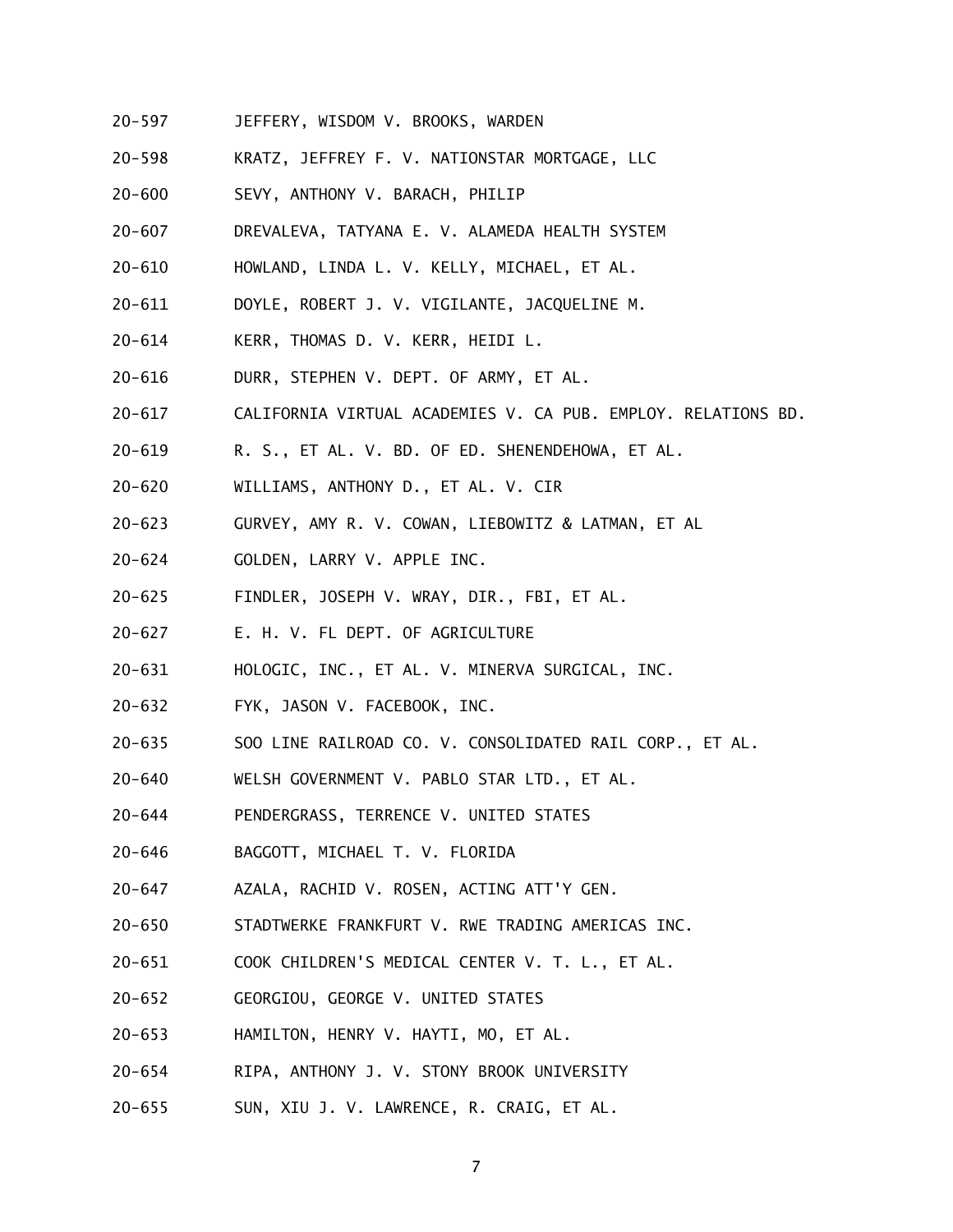- $20 656$ KINGHORN, ROBERT, ET AL. V. UNITED STATES
- $20 663$ 20-663 CULPEPPER, PETER R. V. PROVECTUS BIOPHARMACEUTICALS
- $20 664$ JOUKOV, ARTEM M. V. OFFICE OF THE STATE ATTORNEY
- $20 670$ 20-670 DILLARD, JILL, ET AL. V. O'KELLEY, KATHY, ET AL.
- $20 673$ 20-673 FRATERNAL ORDER OF POLICE V. CHICAGO, IL
- $20 675$ LONE STAR SILICON INNOVATIONS V. IANCU, ANDREI
- $20 680$ LODER, LEE W. V. ICEMAKERS, INC.
- $20 681$ LARKIN, DANIEL E., ET UX. V. CIR
- $20 682$ KOLODZIEJCZYK, TOMASZ V. ROSEN, ACTING ATT'Y GEN.
- $20 684$ 20-684 TAGGER, BENJAMIN V. STRAUSS GROUP LTD.
- $20 686$ SHOCK, MICHAEL V. ARKANSAS
- $20 687$ ALLEN, WALTER L. V. UNITED STATES
- $20 689$ 20-689 FOSTER, MICHAEL L. V. UNITED STATES
- $20 692$ 20-692 WEBSTER, ROSEMARY, ET AL. V. FRESENIUS MEDICAL CARE HOLDINGS
- $20 693$ 20-693 FRIDMAN, MIKHAIL, ET AL. V. ORBIS BUSINESS, ET AL.
- $20 698$ HEADMAN, ALAN V. HANSEN, ROYAL I., ET AL.
- $20 703$ KINNEY, WILLIAM, ET AL. V. URBAN HOUSING DEVELOPMENT
- $20 705$ JAYE, CHRIS V. UNITED STATES
- $20 710$ GROVE, JOHN V. GROOME, STEPHEN A., ET AL.
- $20 713$ DE PAULINO, ROSA V. V. NYC DEPT. OF EDUCATION, ET AL.
- $20 715$ 20-715 HERSI, JIBRIL A. V. SHELDON, WARDEN
- $20 721$ GARDING, KATIE V. MONTANA
- $20 729$ MITJANS, JUAN C. V. EGI-VSR, LLC
- $20 731$ WINFIELD, PAUL V. U.S. PROBATION SERV., ET AL.
- $20 736$ 20-736 FRASCH, ADAM V. FLORIDA
- $20 741$ ANDERSON, TACARA V. VAZQUEZ, JONATHAN
- $20 747$ 20-747 GARY, PETER F., ET AL. V. JTC HOLDINGS, LLC
- 20-751 KRAPACS, ASHLEY A. V. FLORIDA BAR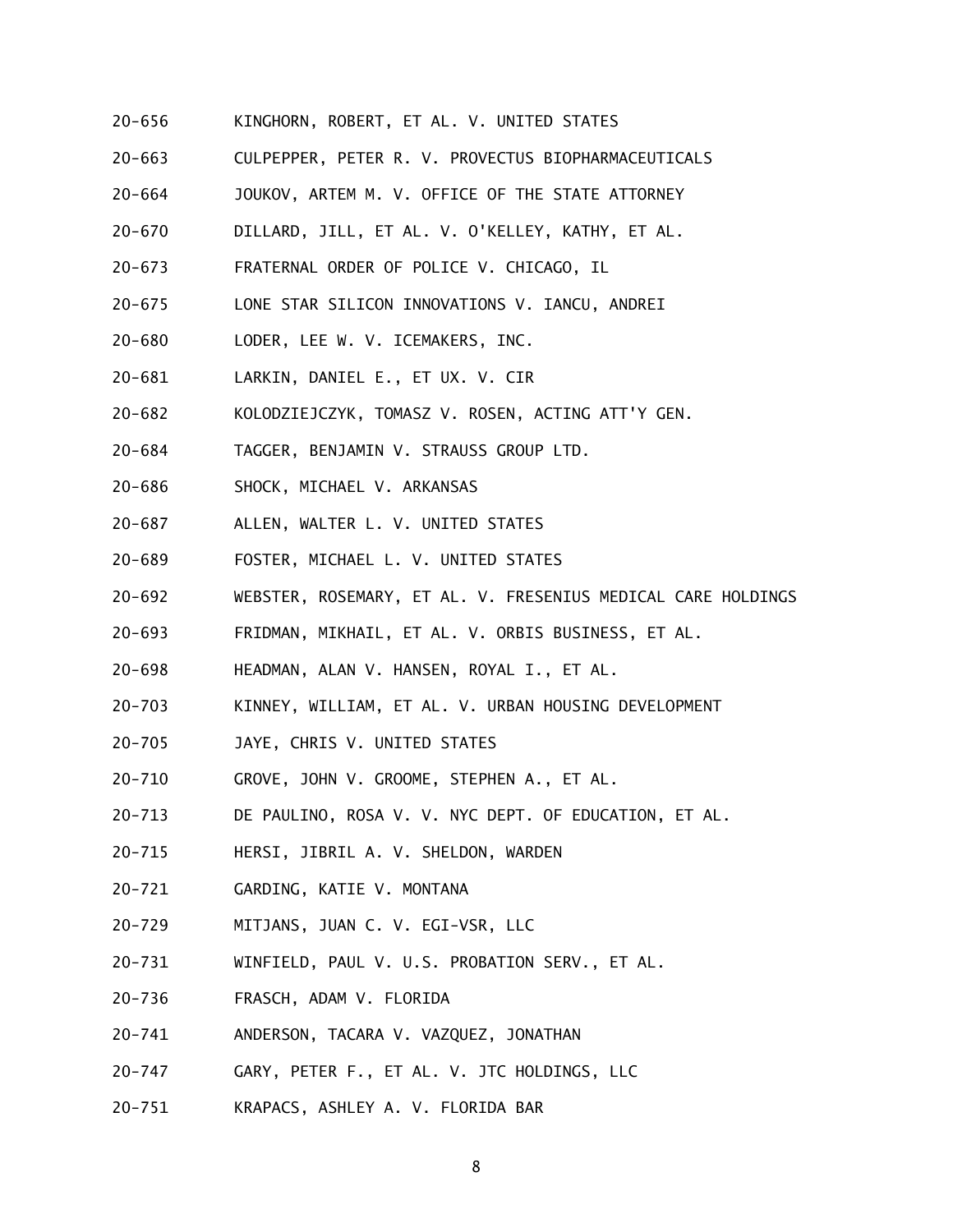- $20 754$ VON WEINGARTEN, ALBERT V. CHESTER, LONNIE
- $20 761$ 20-761 CAMPBELL, AUSTIN J. V. MISSOURI
- $20 774$ PARISI, GEORGIANNA V. DAYTON BAR ASSOCIATION, ET AL.
- $20 778$ GROSE, ANTHONY T. V. MNUCHIN, SEC. OF TREASURY
- $20 780$ AGUILLARD, JOE W. V. LOUISIANA COLLEGE
- $20 788$ VEASY, WILBUR S., ET AL. V. JIM FOGLEMAN LODGE #50
- 20-5064 ) BROWN, TONY V. UNITED STATES

)

- 20-5074 ) BANKS, III, ROBERT V. UNITED STATES
- 20-5090 THOMAS, RONALD L. V. UNITED STATES
- 20-5184 WILLIAMS, RICHARD B. V. UNITED STATES
- 20-5202 20-5202 COLLINS, JEROME V. UNITED STATES
- 20-5278 WHITEHEAD, MELVIN V. UNITED STATES
- $20 5285$ JONES, MELVIN L. V. UNITED STATES
- 20-5308 HORTON, TAMMY V. METHODIST UNIV.
- $20 5341$ BECERRA, ERIK V. UNITED STATES
- 20-5342 AVILA, RIGOBERTO V. TEXAS
- 20-5355 COX, EDDIE D. V. UNITED STATES
- 20-5416 CURE, ROOSEVELT V. FLORIDA
- 20-5417 20-5417 ROBINSON, RASHEED L. V. UNITED STATES
- $20 5485$ MOSS, MAURICE V. FLORIDA
- 20-5486 MILES, SPENCER E. V. FLORIDA
- 20-5517 GARDNER, SCOTTY R. V. ARKANSAS
- $20 5537$ ALEXANDER, ANDERSON V. UNITED STATES
- 20-5539 RUMZIS, GINGER G. V. SAUL, ANDREW M.
- 20-5578 WALKER, STEVEN G. V. UNITED STATES
- 20-5639 CAIN, TJ V. UNITED STATES
- 20-5746 20-5746 FINNESY, BRANDON T. V. UNITED STATES
- 20–5775 ANGELES, NATALIE V. UNITED STATES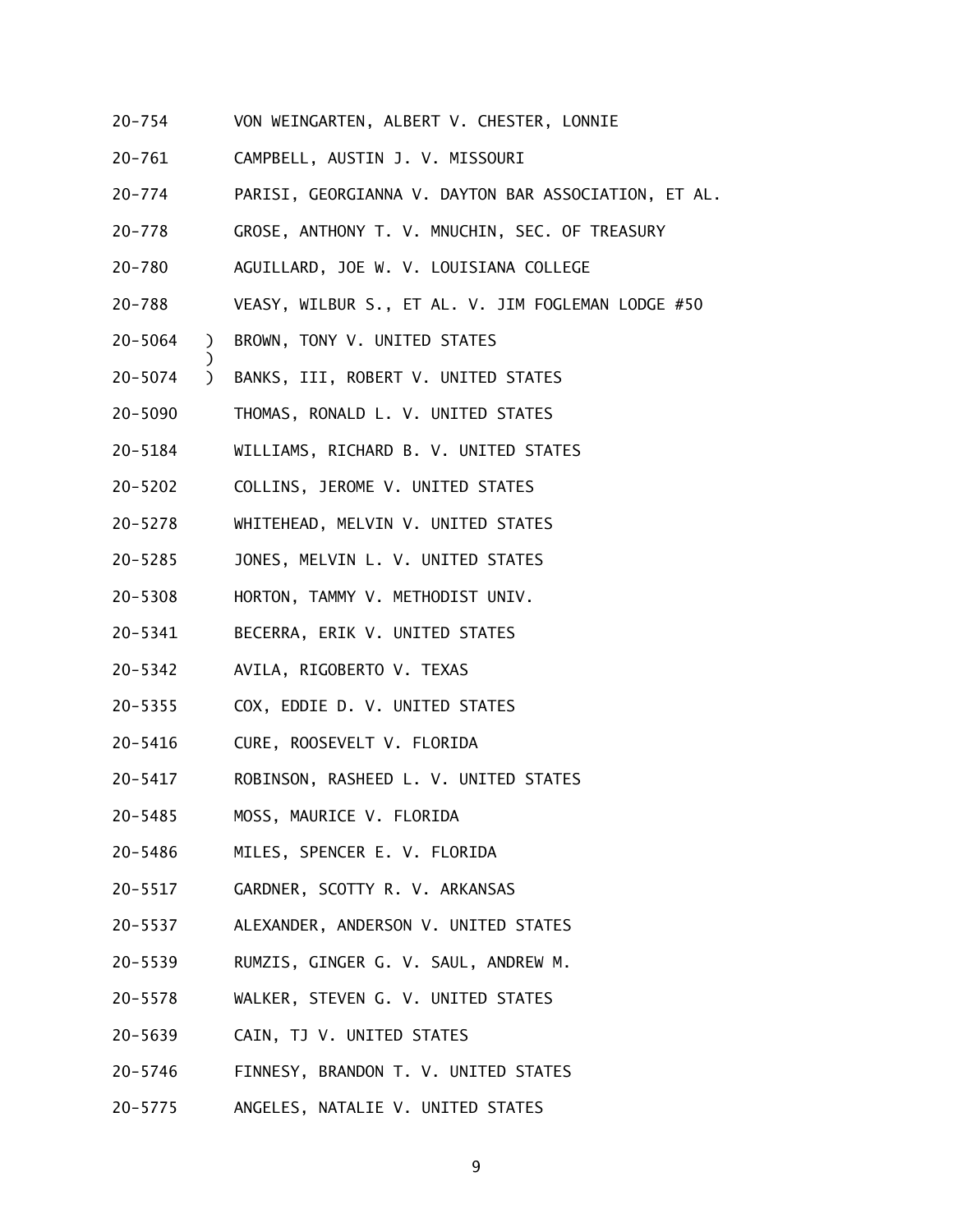- 20-5784 JEFFRIES, CEDRIC V. OHIO
- 20-5801 ROGERS, JAMES V. FLORIDA
- 20-5828 CARTER, RODERICK A. V. CPC LOGISTICS, INC., ET AL.
- 20-5840 MILLER, JAMES R. V. UNITED STATES
- 20-5874 LARD, JERRY V. ARKANSAS
- 20-5954 McDONALD, MERYL S. V. FLORIDA
- 20-5996 HOWARD, JAMAAL V. LUMPKIN, DIR., TX DCJ
- 20-6014 VICK, JASPER L. V. BERNARD, CLEMENT F., ET AL.
- 20-6017 GODFREY, TRACEY V. GUYER, WARDEN
- 20-6019 GIVENS, GREG P. V. YATES, CLYDE, ET AL.
- 20-6021 ALLEN, WILLIAM V. BATTS, CANDICE, ET AL.
- 20-6025 McMANUS, STEVEN V. VANN, SUPT., ALTONA
- 20-6026 NEWKIRK, KENNETH H. V. KISER, WARDEN
- 20-6028 PEDRO, CARMENCITA M. V. CITY FITNESS LLC, ET AL.
- 20-6035 WILLIAMS, RANDY V. SC WORKERS' COMPENSATION, ET AL.
- 20-6036 WASHINGTON, TORREY V. CLARKE, DIR., VA DOC
- 20-6039 McBRIDE, EARL V. LUMPKIN, DIR., TX DCJ
- 20-6040 BULLOCK, CHARLIE B. V. CLARKE, DIR., VA DOC
- 20-6053 RIECHMANN, DIETER V. FL DOC, ET AL.
- 20-6060 SMILEY, BENJAMIN D. V. FLORIDA
- 20-6063 SAMEER, MADHU V. RIGHT MOVE 4 U, ET AL.
- 20-6072 MARAGLINO, DOROTHY G. V. ESPINOSA, WARDEN, ET AL.
- 20-6077 PINNEY, JOHNATHAN V. ILLINOIS, ET AL.
- 20-6080 POSEY, DAVID R. V. FLORIDA
- 20-6081 ALBERT-SHERIDAN, LENORE L. V. STATE BAR OF CA, ET AL.
- 20-6096 BROWN, DIEUSEUL V. NICKLAUS, WARDEN
- 20-6097 MARTINEZ, FRANCISCO J. V. GONZALEZ, ADOLFO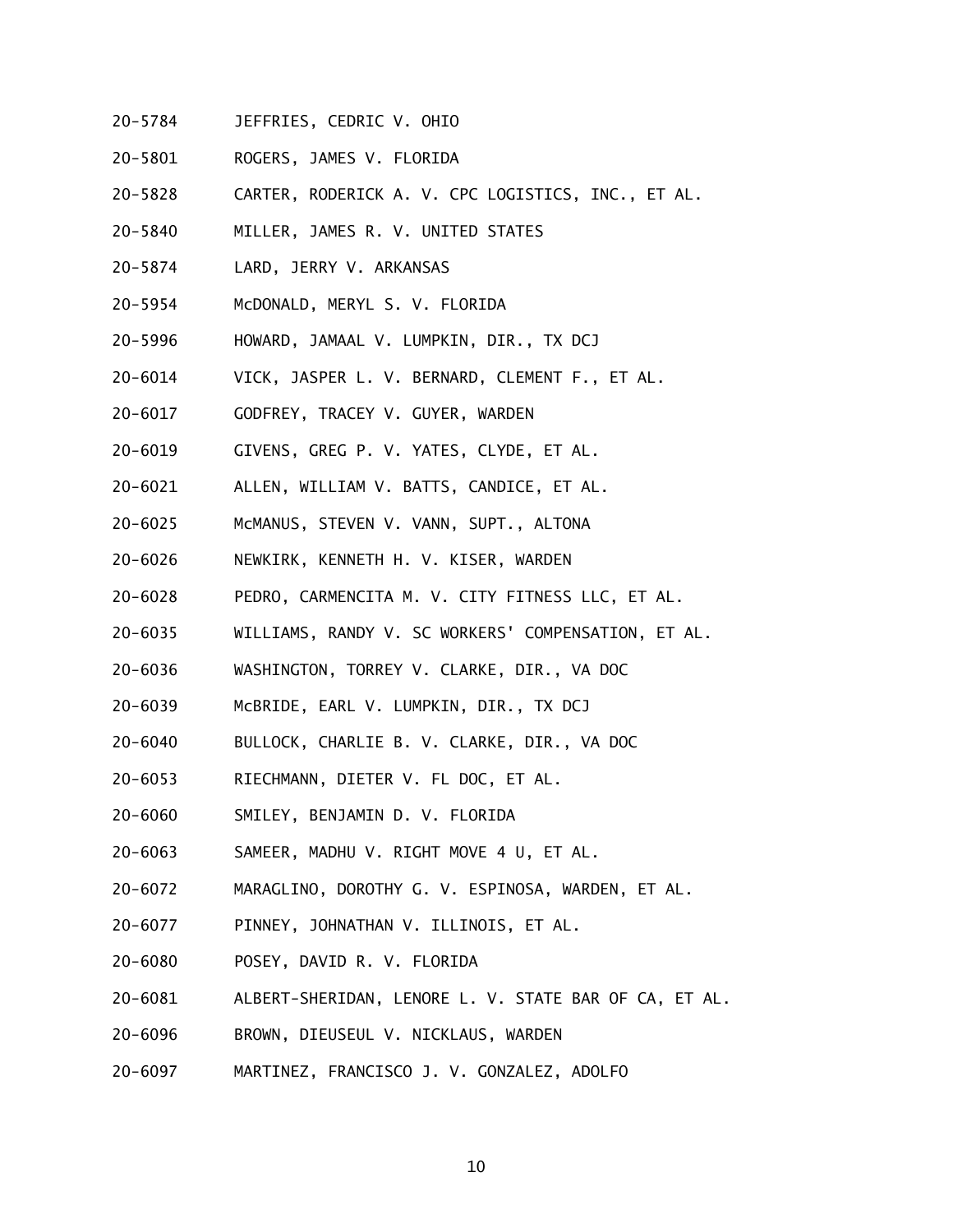20-6099 ) MOORE, MALCOLM V. UNITED STATES

)

- $\mathcal{L}$ 20-6427 ) WILSON, MARQUIS V. UNITED STATES
- 20-6107 MAPLES, LARRY M. V. LUMPKIN, DIR., TX DCJ
- 20-6111 MOORE, DOROTHY V. BD. OF REVIEW, ET AL.
- 20-6113 WOGENSTAHL, JEFFREY V. SHOOP, WARDEN
- 20-6115 TAYLOR, WARREN S. V. VIRGINIA
- 20-6120 TIPPINS, JOHNNY V. NWI-1, INC, ET AL.
- 20-6125 JONES, EDWARD V. TRAYLOR, WILLIAM, ET AL.
- 20-6126 JONES, EDWARD V. EDWARD, CANDACE, ET AL.
- 20-6127 TART, JERMAINE A. V. VIGUS, JAMESE, ET AL.
- 20-6131 SMITH, DEANDRE M. V. WISCONSIN
- 20-6132 COFFEE, MOSE B. V. WISCONSIN
- 20-6136 BARNABY, OWEN W. V. WITKOWSKI, BRET, ET AL.
- 20-6139 ALVARADO, PEDRO V. INCH, SEC., FL DOC
- 20-6144 KUNTZ, DAVID A. V. CALIFORNIA
- 20-6158 BROCKINGTON, CLARA L. V. SC DEPT. OF SOC. SERV., ET AL.
- 20-6159 BRUCE, NELSON L. V. PENTAGON FED. CREDIT UNION
- 20-6160 BLANKUMSEE, AZANIAH V. WEST, WARDEN, ET AL.
- 20-6166 SIGMON, BRAD K. V. STIRLING, COMM'R, SC DOC, ET AL.
- 20-6174 CHILDS, MARJORY V. WESTERN TIDEWATER COM. SERV. BD.
- 20-6175 WALKER, RICO V. LAUGHLIN, WARDEN
- 20-6176 WEATHERS, BRANDON J. V. FRAKES, DIR., NE DOC
- 20-6177 DAVIS, JOHN L. V. GOODYEAR POLICE DEPT., ET AL.
- 20-6181 SHAREEF, HASAN V. MOORE, CAPTAIN, ET AL.
- 20-6187 JACKSON, ROBIN E. V. COUNTY OF SACRAMENTO, ET AL.
- 20-6194 VODICKA, BRIAN E. V. TOBOLOWSKY, MICHAEL B., ET AL.
- 20-6202 WOOTEN, JIMMY D. V. ARKANSAS
- 20-6203 RACHEL O. V. AK DEPT. OF HEALTH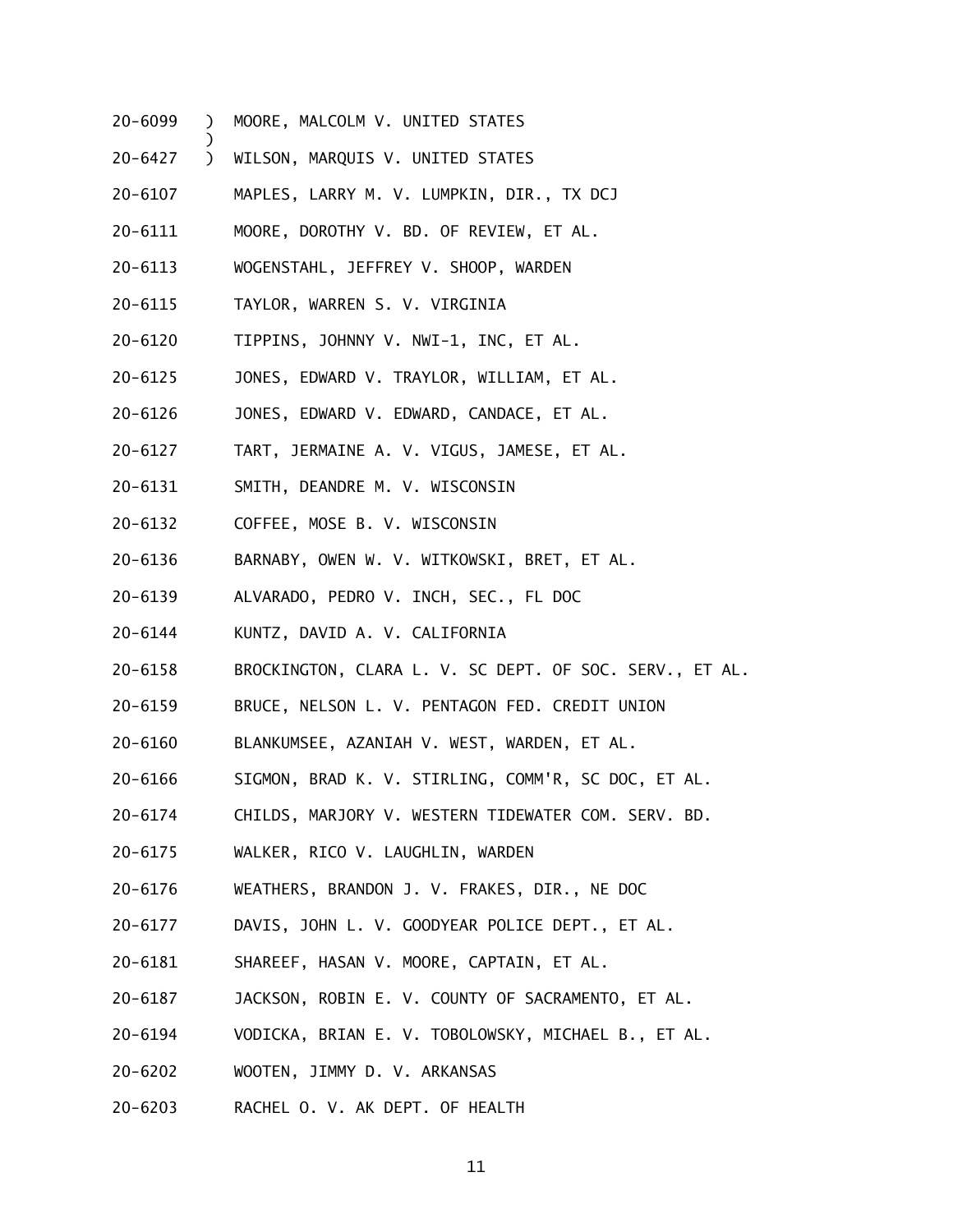- 20-6205 CARAFFA, ALFRED E. V. USDC AZ
- 20-6206 JOHNSON, TRAVIS V. ILLINOIS
- 20-6207 COOPER, STEVEN V. BAY COUNTY, FL, ET AL.
- 20-6208 JACKSON, IRA L. V. INCH, SEC., FL DOC, ET AL.
- 20-6219 LYNCH, SASCHA V. CHAO, ALLEN, ET AL.
- 20-6222 WHITE, BRENDA L. V. YANG ACUPUNCTURE, ET AL.
- 20-6223 WHITE, BRENDA L. V. TAVEL
- 20-6224 WHITE, BRENDA L. V. ELITE BEVERAGES
- 20-6228 LE, HELEN V. DWYER, MOLLY, ET AL.
- 20-6229 JOHNSON, JERRY E. V. McREYNOLDS, ERIN
- 20-6232 PETERSON, BRIAN D. V. REWERTS, WARDEN
- 20-6233 MOTE, KRISHNA V. MURTIN, JAMES W., ET AL.
- 20-6235 MONTANO, MARIO V. COURT OF APPEALS OF MI
- 20-6239 MOHAMMED, ABDUL V. PRAIRIE STATE LEGAL SERVICES
- 20-6240 RICHARDS, KYLE B. V. TASKILA, WARDEN
- 20-6245 DAVIS, JOVON C. V. CHAPMAN, WARDEN
- 20-6250 BOX, KYLE A. V. NEW YORK
- 20-6251 BYERS, TIMOTHY T. V. UNITED STATES
- 20-6252 BOYLE, DAVID V. SHOOP, WARDEN
- 20-6253 SEALED APPELLANT V. SEALED APPELLEE
- 20-6254 LOPEZ, ROBERTO Y. V. UNITED STATES
- 20-6256 VALENTINE, ELET V. PNC FINANCIAL SERVICES, ET AL.
- 20-6257 DAVIS, FINNIS V. LUMPKIN, DIR., TX DCJ
- 20-6258 CAMPBELL, ARTHUR L. V. GAUSE, CYNTHIA, ET AL.
- 20-6261 DESJARDINS-RACINE, DAMIEN E. V. UNITED STATES
- 20-6262 BROWN, DANIEL T. V. JOHNSON, ADM'R, NJ, ET AL.
- 20-6263 ABDULRAZZAK, HAIDER S. V. FLUKE, WARDEN, ET AL.
- 20-6264 ABDELSALAM, MOHAMMED A. V. ROSEN, ACTING ATT'Y GEN.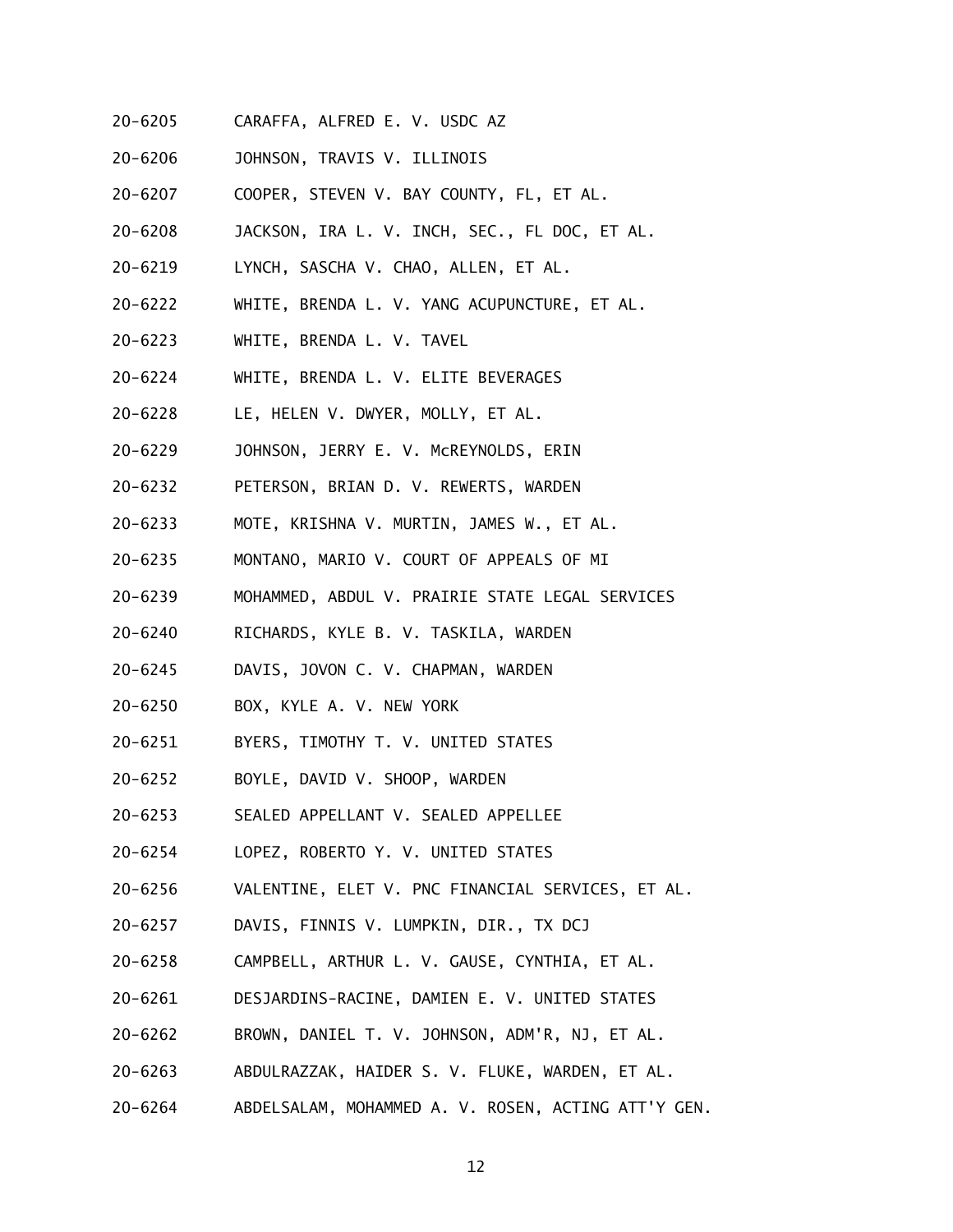- 20-6265 AGUILAR, ALFREDO V. UNITED STATES
- 20-6266 SALAS, MARIO V. UNITED STATES
- 20-6268 ROBERTS, BRYAN K. V. TEXAS
- 20-6269 GARDNER, GILBERT M. V. MARYLAND
- 20-6271 BETTON, CORDARRYL A. V. UNITED STATES
- 20-6273 BARRETT, JEROME S. V. PARRIS, WARDEN
- 20-6274 JUAREZ, FERNANDO V. UNITED STATES
- 20-6276 FRESSADI, AREK R. V. ARIZONA, ET AL.
- 20-6277 STUCKS, PERCY A. V. FLORIDA
- 20-6281 RATLIFF, KEVIN L. V. UNITED STATES
- 20-6282 THOMAS, DARIUS T. V. UNITED STATES
- 20-6285 WILLIAMS, BRITTANY S. V. UNITED STATES
- 20-6286 ARAGON, RUBEN V. WILLIAMS, DIR., CO DOC, ET AL.
- 20-6288 SNYDER, ALLEN V. VANNOY, WARDEN
- 20-6290 SANCHEZ, ORLANDO V. UNITED STATES
- 20-6292 RICHEY, ALONTE D. V. UNITED STATES
- 20-6293 GRIFFIN, RAYMOND A. V. UNITED STATES
- 20-6298 BUTLER, CARLTON V. UNITED STATES
- 20-6299 LEYVA-PERAZA, BRAYAN J. V. UNITED STATES
- 20-6301 WALL, ALFORNIA J. V. UNITED STATES
- 20-6304 AL-FAREKH, MUHANAD V. UNITED STATES
- 20-6306 GILLIAM, PHILLIP L. V. UNITED STATES
- 20-6309 URENA-VILLA, EMILIO V. UNITED STATES
- 20-6311 DAVIS, RUSSELL V. UNITED STATES
- 20-6313 MERRITT, KEVIN V. UNITED STATES
- 20-6314 McCLURES, JOVON A. V. UNITED STATES
- 20-6316 PUBIEN, MICKEY V. UNITED STATES
- 20-6317 PETTY, ROBERT V. INDIANA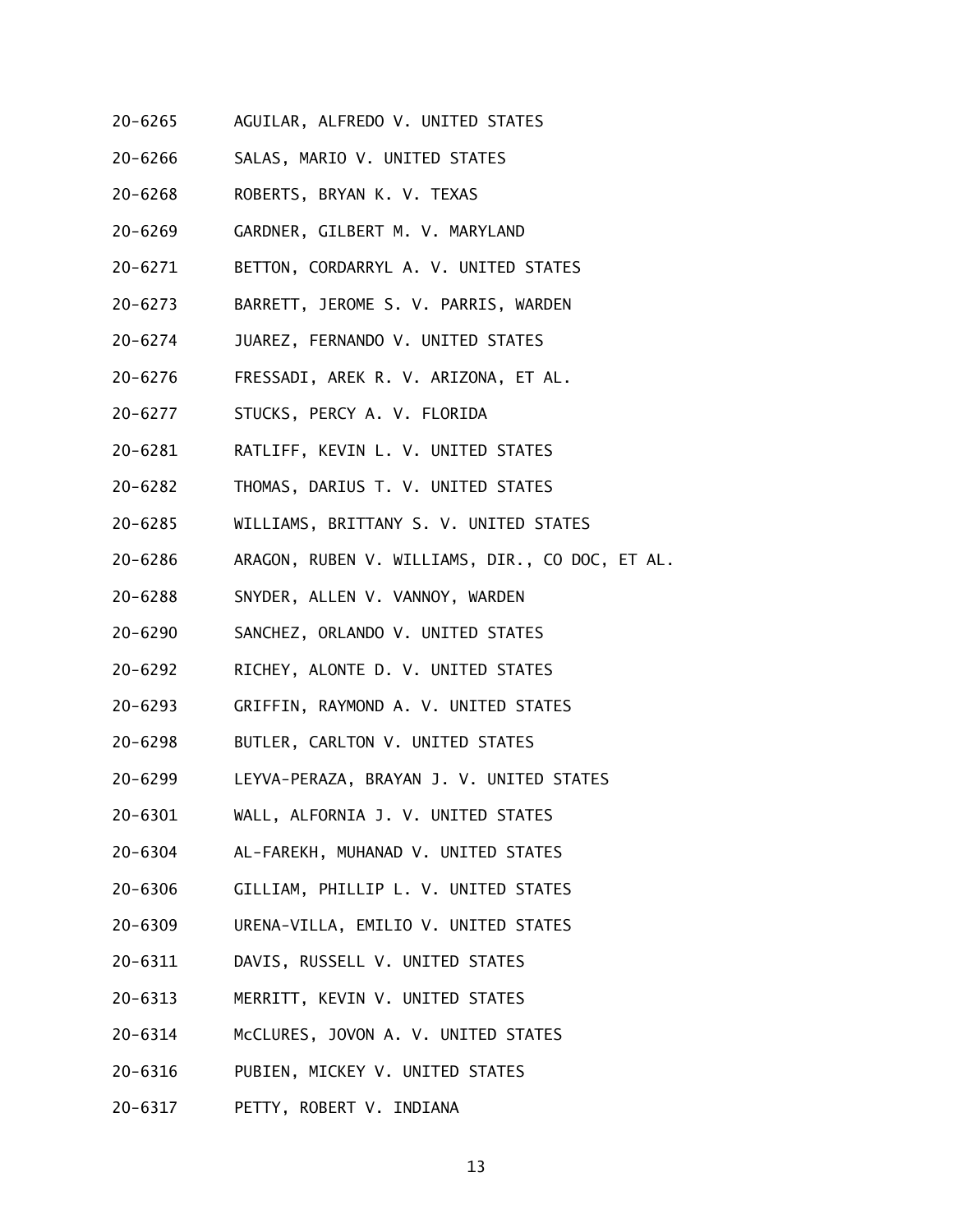- 20-6320 CARTER, DIANNE M. V. PELLICANE, THOMAS, ET AL.
- 20-6324 LAIRD, MICHAEL C. V. UNITED STATES
- 20-6326 BENNETT, ADAM D. V. UNITED STATES
- 20-6327 CARROLL, TERRY C. V. UNITED STATES
- 20-6328 MAYHALL, CHRISTOPHER D. V. UNITED STATES
- 20-6330 MACIAS, BENJAMIN V. UNITED STATES
- 20-6332 SALYERS, CECIL V. KENTUCKY
- 20-6335 SIKES, DUANE A. V. UNITED STATES
- 20-6338 SMITH, JAMES H. V. COOK, WARDEN
- 20-6340 FARRACE, ROBERT V. UNITED STATES
- 20-6341 HARRIMAN, JASON V. UNITED STATES
- 20-6342 GUTIERREZ, PEDRO V. UNITED STATES
- 20-6343 FERNANDES, ASHLEY V. MASSACHUSETTS
- 20-6346 MORRIS, DEMARCUS D. V. UNITED STATES
- 20-6348 O'BRIEN, WILLIAM J. V. UNITED STATES
- 20-6350 DOZIER, ESAU V. NEVEN, WARDEN, ET AL.
- 20-6360 WILKINS, ROBERT H. V. UNITED STATES
- 20-6362 AVALOS-RIVERA, VICTOR M. V. UNITED STATES
- 20-6363 CABEZAS, ANDRES F. V. UNITED STATES
- 20-6364 DAVIS, DONOVAN G. V. USDC MD FL
- 20-6370 MERRITT, DAVID V. MAY, WARDEN, ET AL.
- 20-6372 ASHE, WILLIE E. V. UNITED STATES
- $20 6375$ 20-6375 NWEME, MOLIKA A. V. UNITED STATES
- 20-6376 HARSTINE, SEAN J. V. UNITED STATES
- 20-6378 WHITE, BRENDA L. V. WISHARD HOSPITAL
- 20-6380 HESTER, CHINA V. UNITED STATES
- 20-6381 ANASTASIO, DOMENICO V. UNITED STATES
- 20-6382 EPLION, RANDALL A. V. UNITED STATES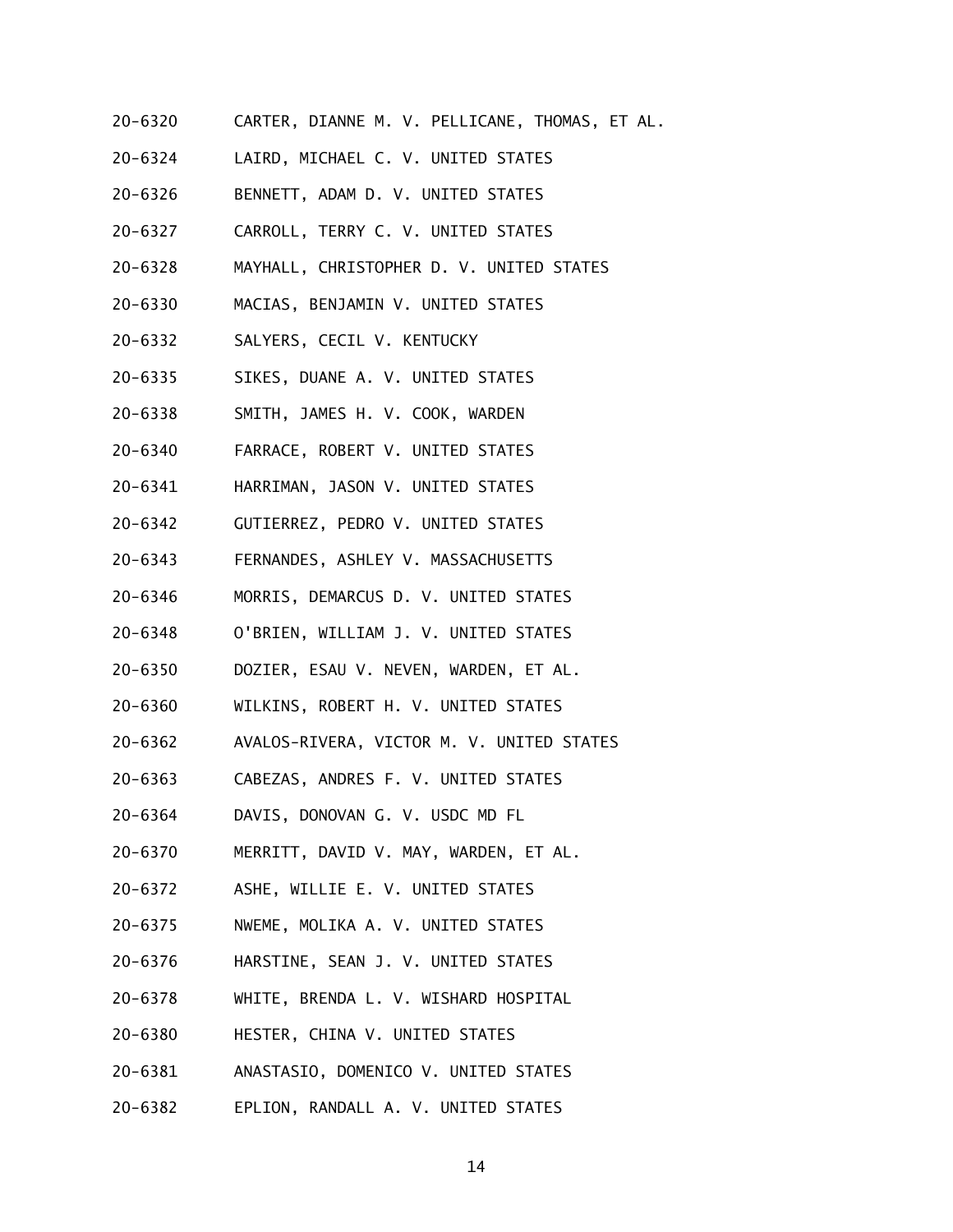- 20-6389 MARTINEZ-RODRIGUEZ, TOMAS V. UNITED STATES
- 20-6390 CABRERA, RIGOBERTO V. UNITED STATES
- 20-6392 GAKUBA, PETER V. UNITED STATES
- 20-6394 HAGAR, MICHAEL A. V. UNITED STATES
- 20-6397 20-6397 CORNEJO, DOUGLAS V. PFEIFFER, WARDEN
- 20-6402 TREANTOS, ERIC V. UNITED STATES
- 20-6403 MATTINGLY, CASEY V. DUVAL COUNTY JAIL, ET AL.
- 20-6405 CATO, JOSHUA V. UNITED STATES
- 20-6406 CUDDINGTON, JEFFREY N. V. UNITED STATES
- 20-6408 FERNANDEZ-VARGAS, JOSE H. V. UNITED STATES
- 20-6412 ST. HILAIRE, ROBERT V. UNITED STATES
- 20-6415 BURLEIGH, LARRY A. V. UNITED STATES
- 20-6418 HARRIS, MICHAEL A. V. UNITED STATES
- 20-6420 20-6420 ESPINOZA, OSCAR U. V. UNITED STATES
- $20 6423$ LEE, BYRON V. AT&T SERVICES, INC., ET AL.
- 20-6426 FARIAS-VALDOVINOS, JOSE V. UNITED STATES
- 20-6434 MADERO-DIAZ, JULIAN V. UNITED STATES
- 20-6435 JONES, CHRISTOPHER V. UNITED STATES
- 20-6437 PENA, TOMMY V. UNITED STATES
- 20-6438 MOLINA, HECTOR D. V. FOX, WARDEN
- 20-6439 PATTERSON, SIDNEY V. UNITED STATES
- 20-6440 TOSCANO, BENJAMIN K. V. ADAM, NANCY, ET AL.
- $20 6442$ 20-6442 MOORE, JONAIR T. V. UNITED STATES
- 20-6446 COTTO-FLORES, YAIRA T. V. UNITED STATES
- 20-6449 BROWN, ANTHONY D. V. UNITED STATES
- 20-6450 YERKES, LEE V. UNITED STATES
- 20-6451 WHITE, GENESIS J. V. UNITED STATES
- 20-6455 WADE, PATRICIA A. V. TRUSTEES OF IN UNIV., ET AL.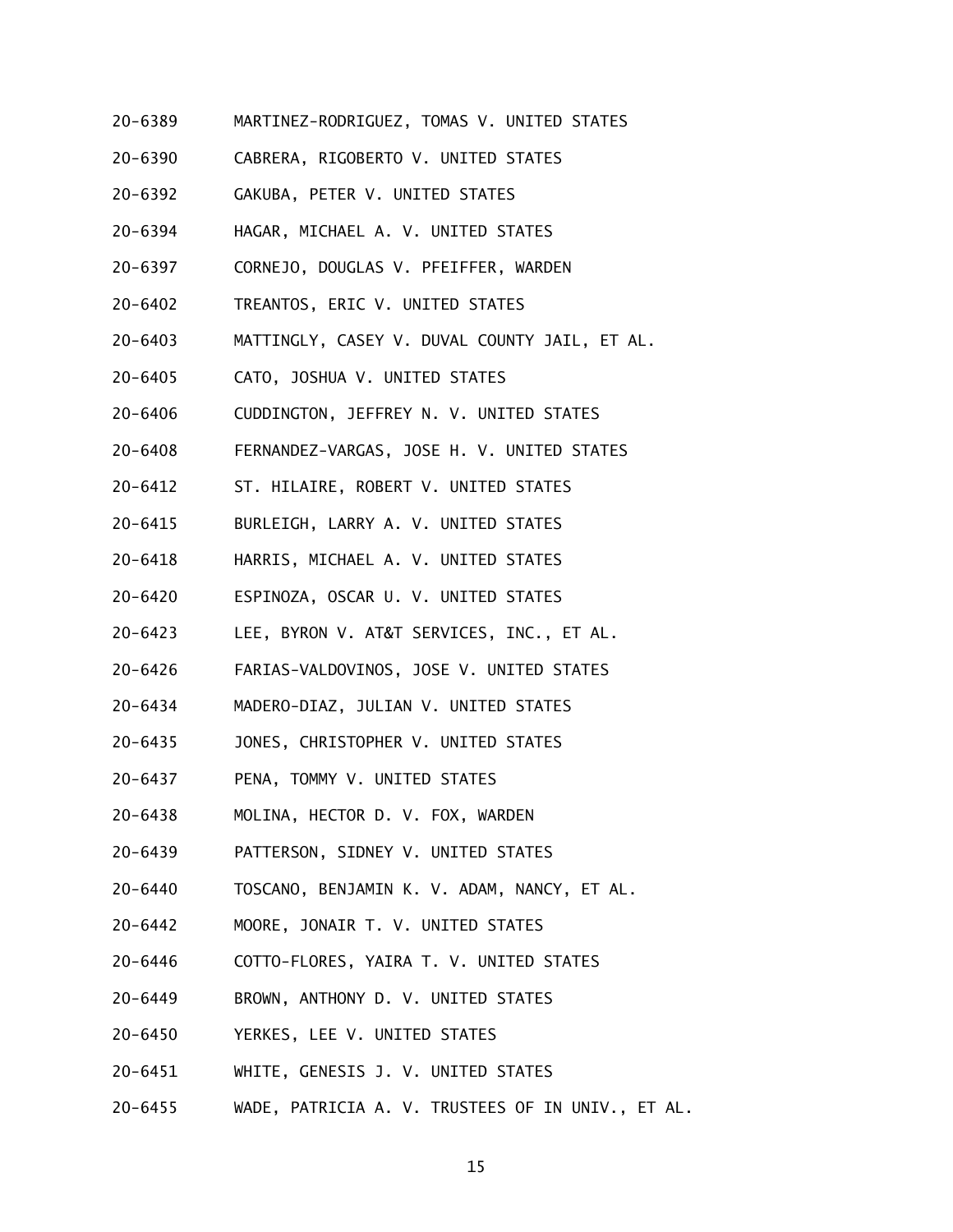- 20-6461 MORRIS, JUAN V. UNITED STATES
- 20-6463 MURILLO, ALEX V. UNITED STATES
- 20-6464 MORENO-RODRIGUEZ, BENITO V. UNITED STATES
- 20-6465 TILLERY, DAMONTAZE M. V. UNITED STATES
- 20-6467 HOWARD, CRAIG V. UNITED STATES
- 20-6470 WILSON, FREDERICK D. V. UNITED STATES
- 20-6482 MOFFITE, DERRICK V. MISSISSIPPI
- 20-6485 COLLINS, QINARD L. V. INCH, SEC., FL DOC, ET AL.
- 20-6508 HARRIS, JESSE V. UNITED STATES
- 20-6523 BROOKS, JASON L. V. JORDAN, WARDEN
- 20-6581 HANZLIK, KIMBERLY V. JOSEPH, SUPT., BEDFORD HILLS

The petitions for writs of certiorari are denied.

- 19-1389 TEXAS DEMOCRATIC PARTY, ET AL. V. ABBOTT, GOV. OF TX, ET AL. The petition for a writ of certiorari before judgment is denied.
- $20 136$ 20-136 DOZIER, TREMAYNE T. V. UNITED STATES

 The petition for a writ of certiorari is denied. Justice Barrett took no part in the consideration or decision of this petition.

 $20 - 276$ GIBSON, CHRISTOPHER M. V. SEC, ET AL.

> The motion of Pacific Legal Foundation for leave to file a brief as *amicus curiae* is granted. The petition for a writ of certiorari is denied.

 $20 - 405$ MIAMI GARDENS, FL V. WELLS FARGO & CO., ET AL.

> The motion of International Municipal Lawyers Association for leave to file a brief as *amicus curiae* is granted. The petition for a writ of certiorari is denied.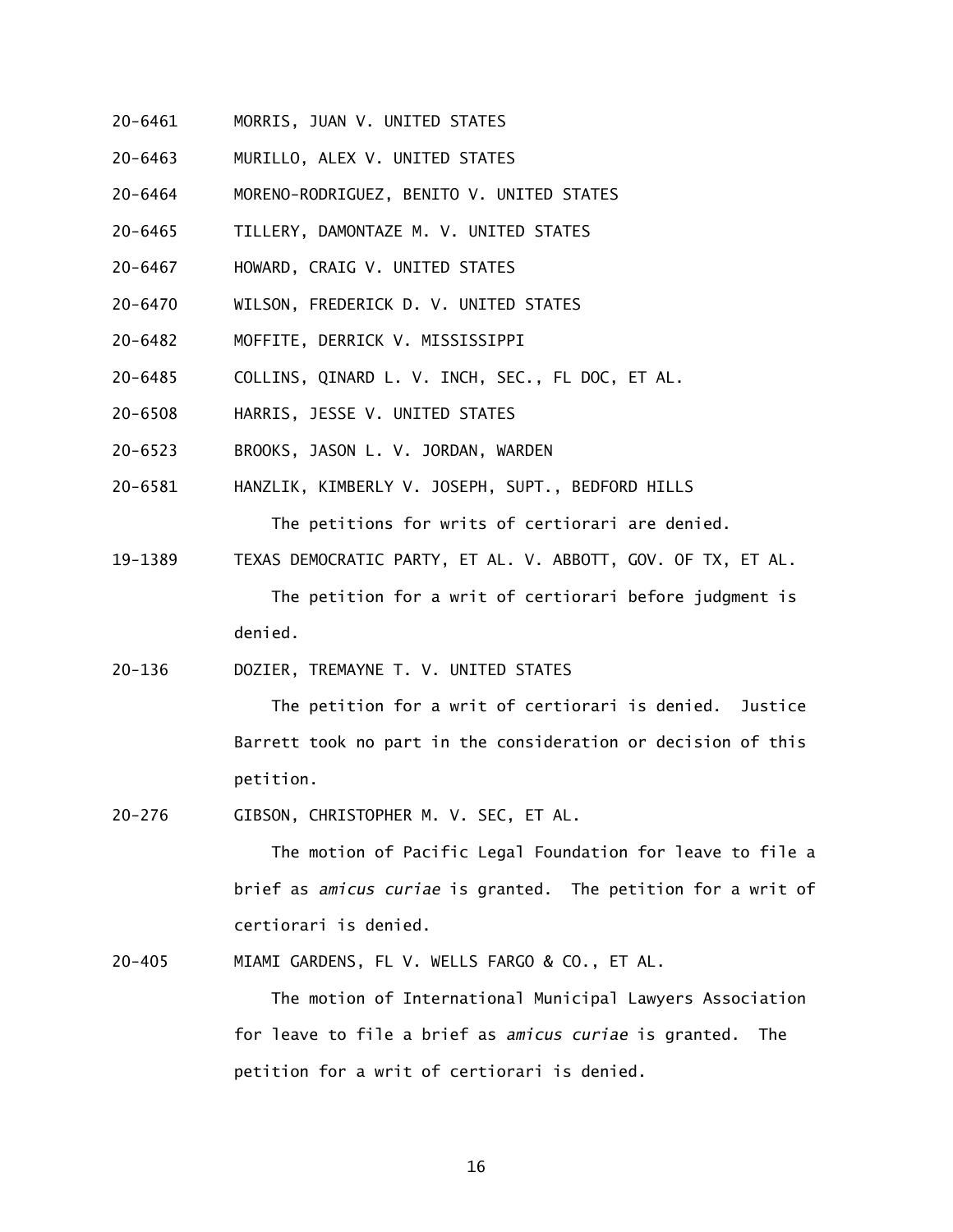- $20 427$ POLK COUNTY, WI V. J. K. J., ET AL.
- $20 510$ 20-510 IQVIA INC. V. FLORENCE MUSSAT, M.D., S.C.

 The petitions for writs of certiorari are denied. Justice Barrett took no part in the consideration or decision of these petitions.

 $20 - 519$ STATE BAR OF CA, ET AL. V. ALBERT-SHERIDAN, LENORE L.

> *pauperis* is granted. The petition for a writ of certiorari is The motion of respondent for leave to proceed *in forma* denied.

 $20 - 523$ OTWORTH, CLARENCE M. V. PNC BANK

> The petition for a writ of certiorari is denied. Justice Alito took no part in the consideration or decision of this petition.

 $20 - 527$ 20-527 GUSKIEWICZ, KEVIN, ET AL. V. DTH MEDIA CORP., ET AL.

> The motion of Victim Advocacy Groups for leave to file a brief as *amici curiae* is granted. The petition for a writ of certiorari is denied.

 $20 - 553$ PA VOTERS ALLIANCE, ET AL. V. CENTRE COUNTY, PA, ET AL.

> The petition for a writ of certiorari before judgment is denied.

 $20 - 589$ McDONALD, REED K. V. EAGLE COUNTY, CO, ET AL.

> The petition for a writ of certiorari is denied. Justice Gorsuch took no part in the consideration or decision of this petition.

 $20 - 707$ JOHNSON, DUANE J. V. WILSON, WARDEN

> The petition for a writ of certiorari is denied. Justice Kagan took no part in the consideration or decision of this petition.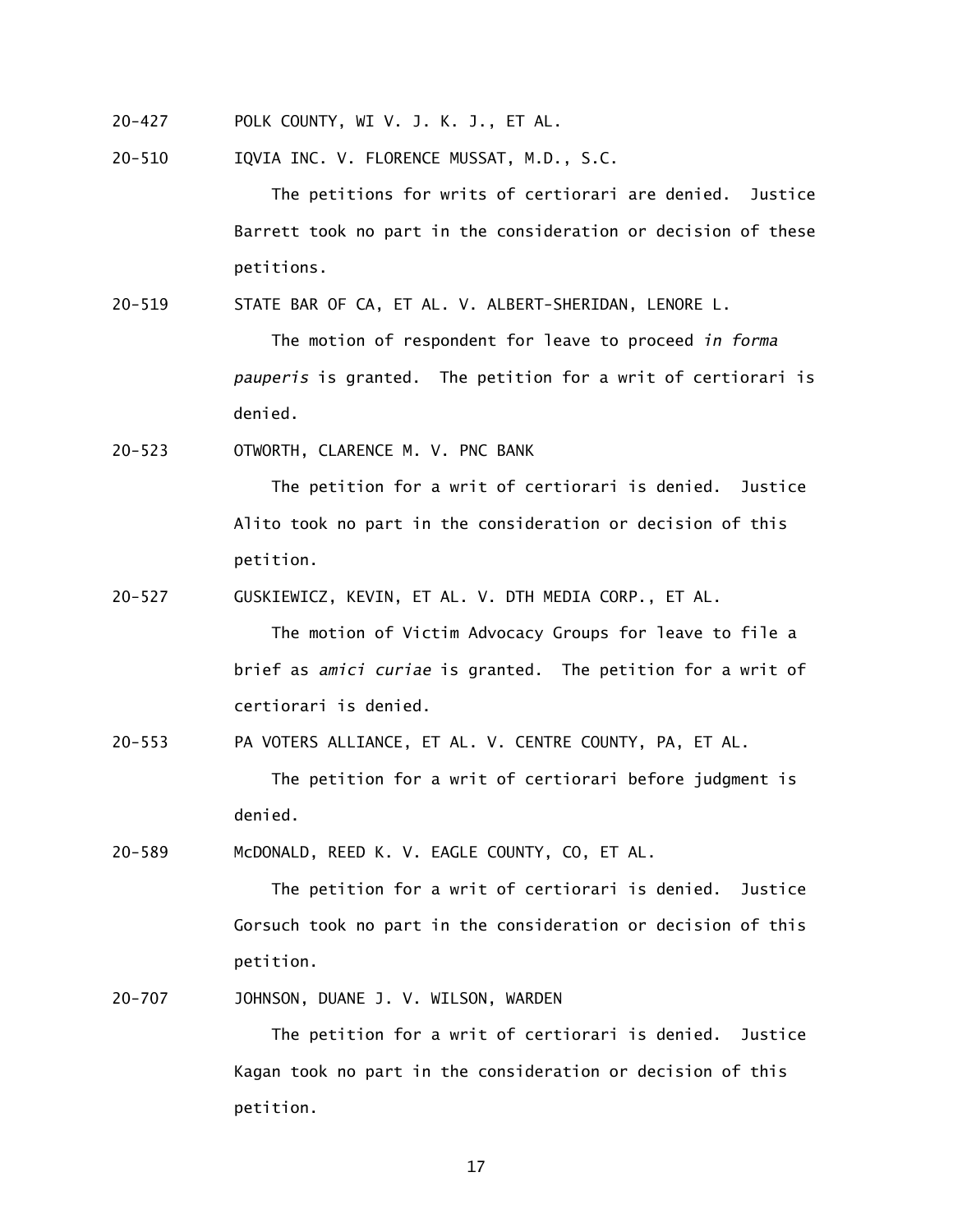- $20 712$ 20-712 BURLAKA, LEONID, ET AL. V. CONTRACT TRANSPORT SERVICES, LLC The petition for a writ of certiorari is denied. Justice Barrett took no part in the consideration or decision of this petition.
- $20 714$ SACCOCCIA, STEPHEN A. V. UNITED STATES, ET AL.
- $20 722$ WILLIAMSON, RODNEY A. V. UNITED STATES

 The petitions for writs of certiorari are denied. Justice Kagan took no part in the consideration or decision of these petitions.

 $20 - 737$ B/E AEROSPACE, INC. V. C&D ZODIAC, INC.

> The petition for a writ of certiorari is denied. Justice Breyer and Justice Alito took no part in the consideration or decision of this petition.

 $20 - 767$ 0'BRIEN, JESSICA A. V. UNITED STATES

> The petition for a writ of certiorari is denied. Justice Barrett took no part in the consideration or decision of this petition.

- 20-6031 TALLEY, DURWYN V. USDC SD IL
- 20-6056 JONES, MATTHEW V. CAPIRO, JOSE

 The motions of petitioners for leave to proceed *in forma pauperis* are denied, and the petitions for writs of certiorari are dismissed. See Rule 39.8.

20-6078 VREELAND, DELMART V. ZUPAN, WARDEN, ET AL.

 The petition for a writ of certiorari is denied. Justice Gorsuch took no part in the consideration or decision of this petition.

- 20-6114 TONG, SHONG-CHING V. SUPERIOR COURT OF CA, ET AL.
- 20-6128 LIVIZ, ILYA V. SUPREME COURT OF MA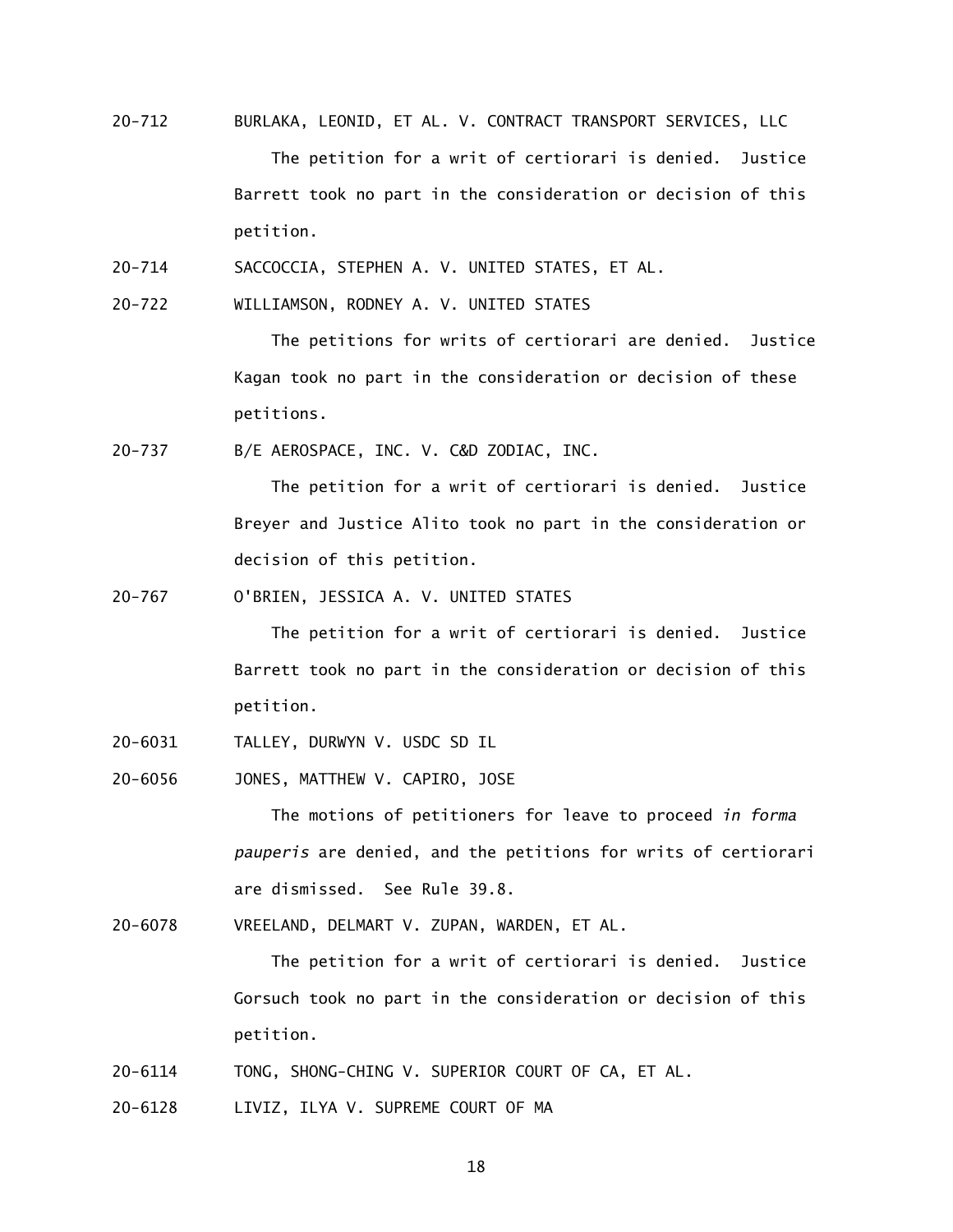- 20-6145 KELLY, ANTHONY Q. V. BISHOP, WARDEN, ET AL.
- 20-6171 BAPTISTE, KENNETH E. V. KOENIG, WARDEN

 The motions of petitioners for leave to proceed *in forma pauperis* are denied, and the petitions for writs of certiorari are dismissed. See Rule 39.8.

20-6183 HATTON, TIMOTHY N. V. SEVIER, SUPT., NEW CASTLE

 The petition for a writ of certiorari is denied. Justice Barrett took no part in the consideration or decision of this petition.

20-6217 RANGEL, ADRIAN V. MEYER, STEVEN P., ET AL.

 The motion of petitioner for leave to proceed *in forma pauperis* is denied, and the petition for a writ of certiorari is dismissed. See Rule 39.8.

20-6345 DeCARLO, THOMAS R. V. UNITED STATES

 The motion of petitioner for leave to proceed *in forma pauperis* is denied, and the petition for a writ of certiorari is dismissed. See Rule 39.8. As the petitioner has repeatedly abused this Court's process, the Clerk is directed not to accept any further petitions in noncriminal matters from petitioner unless the docketing fee required by Rule 38(a) is paid and the petition is submitted in compliance with Rule 33.1. See *Martin*  v. *District of Columbia Court of Appeals*, 506 U. S. 1 (1992) (*per curiam*).

20-6365 CROSBY, GREGORY D. V. TRUE, WARDEN

 The motion of petitioner for leave to proceed *in forma pauperis* is denied, and the petition for a writ of certiorari is dismissed. See Rule 39.8. Justice Gorsuch took no part in the consideration or decision of this motion and this petition.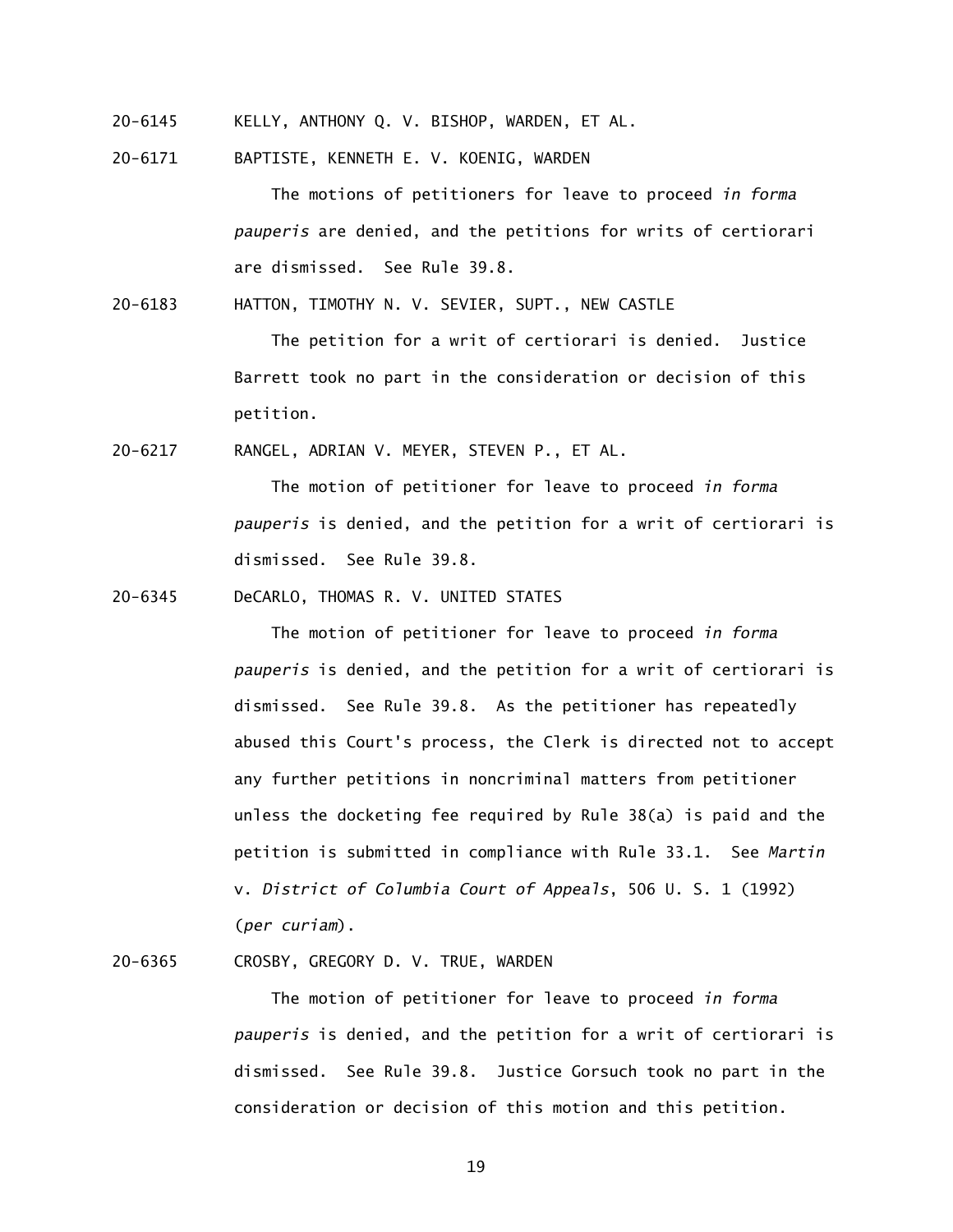## 20-6366 RILEY, JAMES W. V. DELAWARE

 The motion of petitioner for leave to proceed *in forma pauperis* is denied, and the petition for a writ of certiorari is dismissed. See Rule 39.8. As the petitioner has repeatedly abused this Court's process, the Clerk is directed not to accept any further petitions in noncriminal matters from petitioner unless the docketing fee required by Rule 38(a) is paid and the petition is submitted in compliance with Rule 33.1. See *Martin*  v. *District of Columbia Court of Appeals*, 506 U. S. 1 (1992) (*per curiam*). Justice Alito took no part in the consideration or decision of this motion and this petition.

20-6377 MARTIN, ANTHONY C. V. FOWLER, LARRY, ET AL.

 The petition for a writ of certiorari is denied. Justice Barrett took no part in the consideration or decision of this petition.

### **HABEAS CORPUS DENIED**

- 20-6421 IN RE TIMOTHY J. RICHARDS
- 20-6587 IN RE MARIE J. TANAMOR-STEFFAN
- 20-6616 IN RE THERESA ROMAIN
- 20-6634 IN RE KAREN D. CHADES

The petitions for writs of habeas corpus are denied.

20-6536 IN RE VINODH RAGHUBIR

 The motion of petitioner for leave to proceed *in forma pauperis* is denied, and the petition for a writ of habeas corpus is dismissed. See Rule 39.8. As the petitioner has repeatedly abused this Court's process, the Clerk is directed not to accept any further petitions in noncriminal matters from petitioner unless the docketing fee required by Rule 38(a) is paid and the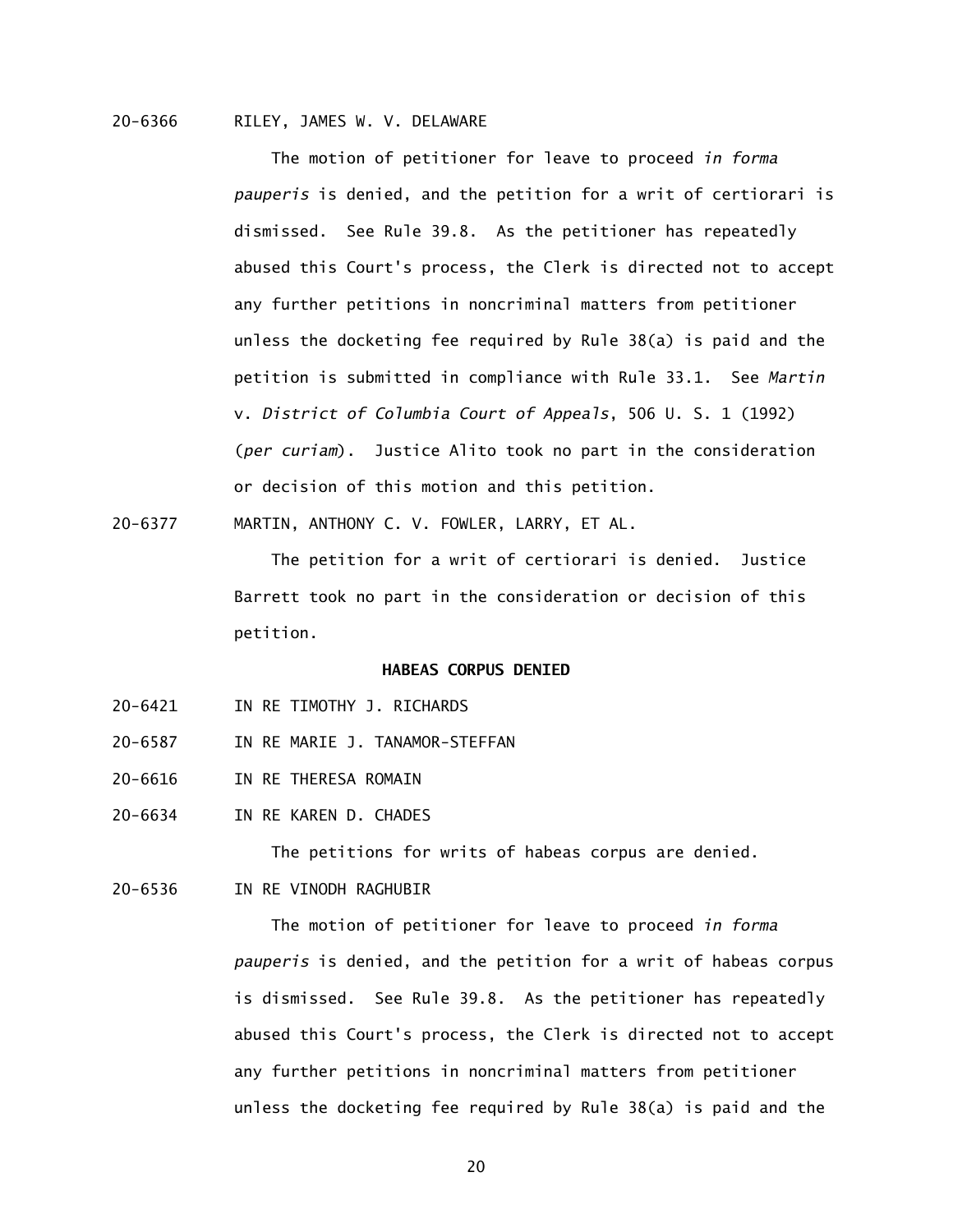petition is submitted in compliance with Rule 33.1. See *Martin*  v. *District of Columbia Court of Appeals*, 506 U. S. 1 (1992) (*per curiam*).

# **MANDAMUS DENIED**

- $20 626$ IN RE ROBERT A. HEGHMANN
- $20 726$ IN RE STEPHANIE MICHAEL
- $20 760$ IN RE LIBBY A. DEMERY
- 20-6270 IN RE DERRICK HOWELL

The petitions for writs of mandamus are denied.

20-6119 IN RE NIRA WOODS

 The petition for a writ of mandamus and/or prohibition is denied.

20-6287 IN RE ANTONIO AKEL

 The motion of petitioner for leave to proceed *in forma pauperis* is denied, and the petition for a writ of mandamus is dismissed. See Rule 39.8. Justice Kagan took no part in the consideration or decision of this motion and this petition.

### **PROHIBITION DENIED**

20-6164 IN RE THERESA S. ROMAIN

The petition for a writ of prohibition is denied.

# **REHEARINGS DENIED**

- 19-1277 THORPE, DAVID V. DUMAS, DEXTER, ET AL.
- 19-1342 MULCAHY, EDWARD V. ASPEN PITKIN CO. HOUSING AUTH.
- 19-1419 HENRY-BEY, MICHAEL A. V. CASTRO, HECTOR, ET AL.
- 19-5267 ST. HUBERT, MICHAEL V. UNITED STATES
- 19-6594 INGRAHAM, DAVID V. FLORIDA
- 19-8446 TWITTY, ANTHONY S. V. SMITH, SUPT., HOUTZDALE, ET AL.
- 19-8458 ALLEN, DERRICK M. V. JORDAN, PHILLIP, ET AL.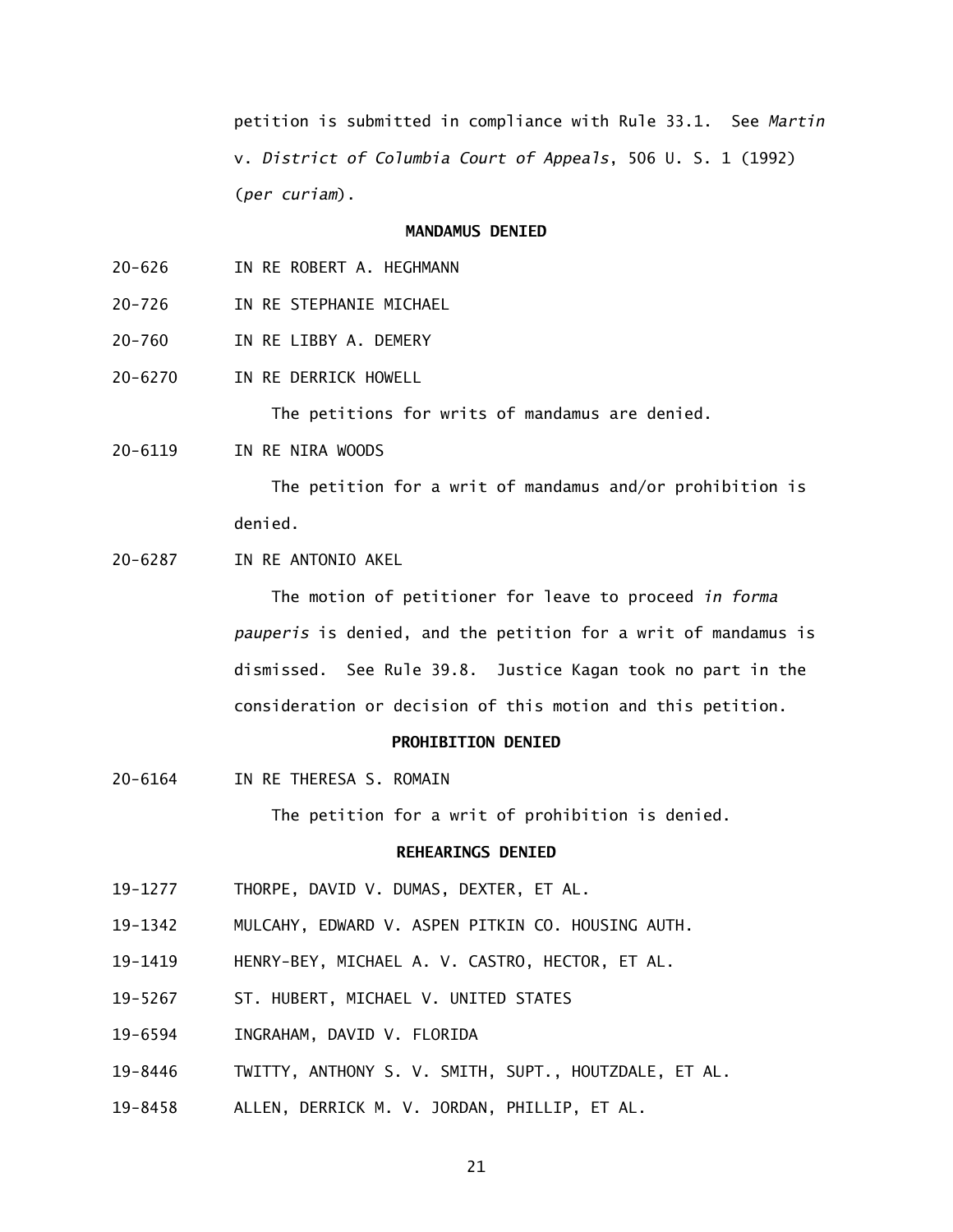- 19-8648 McNEAL, VERNON W. V. FLEMING, C/O, ET AL.
- 19-8684 HILL, BRIAN D. V. USDC MD NC
- 19-8690 WHEELER, JIMMY L. V. INCH, SEC., FL DOC
- 19-8701 RAYMOND, ROGER A. V. USDC SD
- 19-8716 PEPKE, ERIC M. V. UNITED STATES
- 19-8724 GARRY, MICHAEL V. TRANE CO.
- 19-8728 HARRELL, JOSHUA V. CALIFORNIA
- 19-8769 SHUMAKE, DARYLL V. VIRGINIA
- 19-8793 R. W. V. DAUPHIN CTY. SOCIAL SERV.
- 19-8801 JONES, TICHINIA, ET AL. V. LAMAR CO., LLC
- 19-8834 DUTTA-ROY, MONOSIJ V. JYSK BED'N LINEN
- $20 13$ LAVERGNE, BRANDON S. V. CAIN, WARDEN, ET AL.
- $20 112$ HERNANDEZ, SHERRY V. PNMAC MORTGAGE INVESTORS, ET AL.
- $20 187$ 20-187 CHUKWUANI, OKWUDILI F. V. SOLON CITY SCHOOL DISTRICT
- $20 242$ CAVE, NORINE S. V. DELTA DENTAL, ET AL.
- $20 247$ BELANUS, DUANE R. V. DUTTON, LEO, ET AL.
- $20 248$ ROUNDS, IRVING F. V. KOCH, CHARLES, ET AL.
- $20 329$ SOWELL, JULIE M., ET AL. V. TINLEY, RENEHAN & DOST, ET AL.
- $20 344$ MYERS, JON V. MYERS, SONDRA, ET AL.
- $20 348$ MERCER, GREGORY S. V. VEGA, E. A.
- $20 364$ WILKINS, THOMAS V. USDC ED CA
- $20 484$ 20-484 WOODS, PATRICIA L. V. STORMS, ROBERT, ET AL.
- 20-5020 ALLEN, DERRICK M. V. TRI-LIFT NORTH CAROLINA, ET AL.
- 20-5025 AMOS, EDDIE M. V. BOWEN, TOMMY
- 20-5043 RIZK, JIPING V. DEFENSE FINANCE AND ACCOUNTING
- 20-5048 BOWMAN, JOSH L. V. BOYD, WARDEN
- 20-5084 ELLIS, PRISCILLA A. V. UNITED STATES
- 20-5188 BARNES, ADELSO V. DOWLING, WARDEN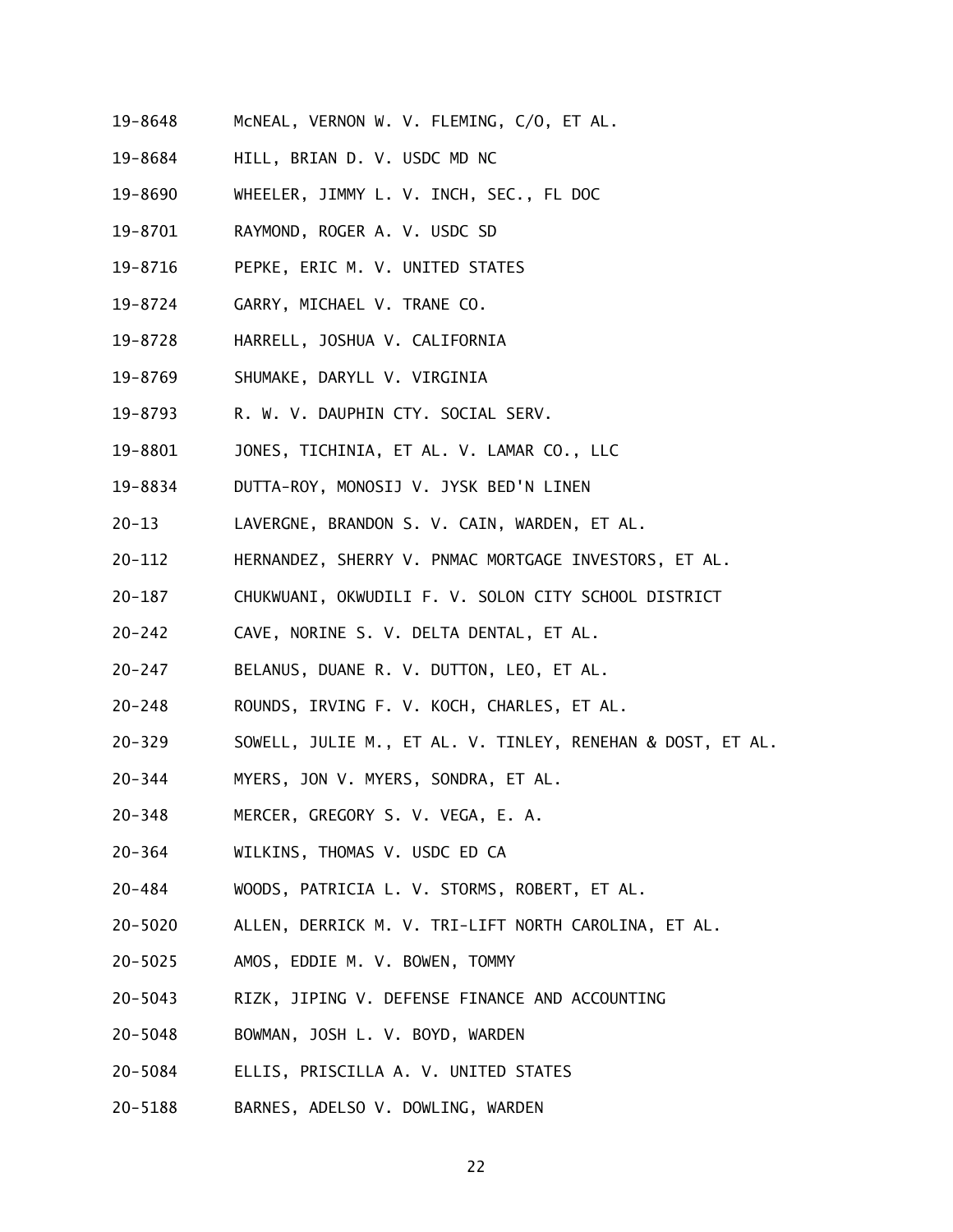- 20-5211 DOBSON, MICHAEL A. V. STOLLE, COLIN D., ET AL.
- 20-5236 IN RE RUSSELL ROPE
- 20-5247 BURNSIDE, AVERN L. V. REWERTS, WARDEN
- 20-5289 SANDERSON, JUSTIN W, V. FOLEY, WARDEN
- 20-5291 JOHNSON, DEXTER L. V. MARLAR, JOHN
- 20-5329 SCYPHERS, DOUGLAS D. V. WASHINGTON
- 20-5509 PUGH, CHRISTOPHER L. V. DELOACH, WARDEN
- 20-5518 VANCE, LEWIS J. V. BUCHANAN, WARDEN
- 20-5519 WANKE, RICHARD V. ILLINOIS
- 20-5525 BAILEY, LARRY R. V. UNITED STATES, ET AL.
- $20 5541$ SACHS, BETSY V. BANK OF AMERICA, N.A.
- 20-5567 AMES, LINDA V. HSBC BANK USA
- 20-5572 WITKIN, MICHAEL A. V. LOTERSZTAIN, MARIANA, ET AL.
- 20-5623 STEFANYUK, MAKSIM V. UNITED STATES
- $20 5693$ IN RE TERRON G. DIZZLEY
- 20-5731 IN RE BRENT L. ALFORD
- 20-5750 STAPLES, CHESTER A. V. LUMPKIN, DIR., TX DCJ
- 20-5765 BORDEN, DANIEL F. V. SWARTHOUT, WARDEN The petitions for rehearing are denied.
- 19-8630 LUSSY, RICHARD C. V. LUSSY, HENRY, ET AL.
- 20-5028 LUSSY, RICHARD C. V. DAHOOD, WADE J.
- 20-5029 LUSSY, RICHARD C. V. LUSSY, HENRY P.

 The petitions for rehearing are denied. The Chief Justice took no part in the consideration or decision of these petitions.

19-1343 IN RE EDWARD STARLING

The motion for leave to file a petition for rehearing is denied. Justice Kavanaugh took no part in the consideration or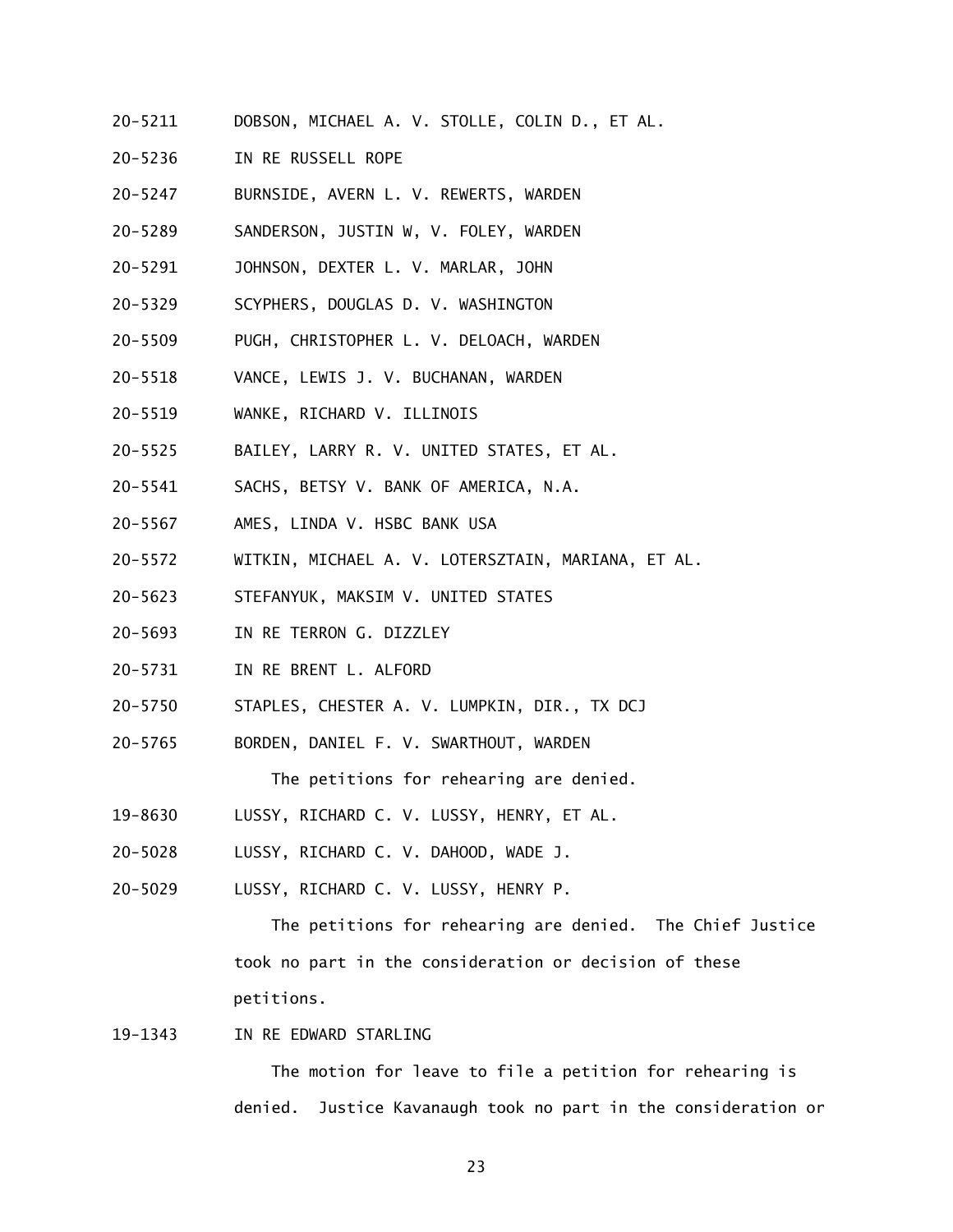decision of this motion.

19-1470 GURROLA, SAMUEL A. V. WALGREEN CO.

The motion for leave to file a petition for rehearing is denied.